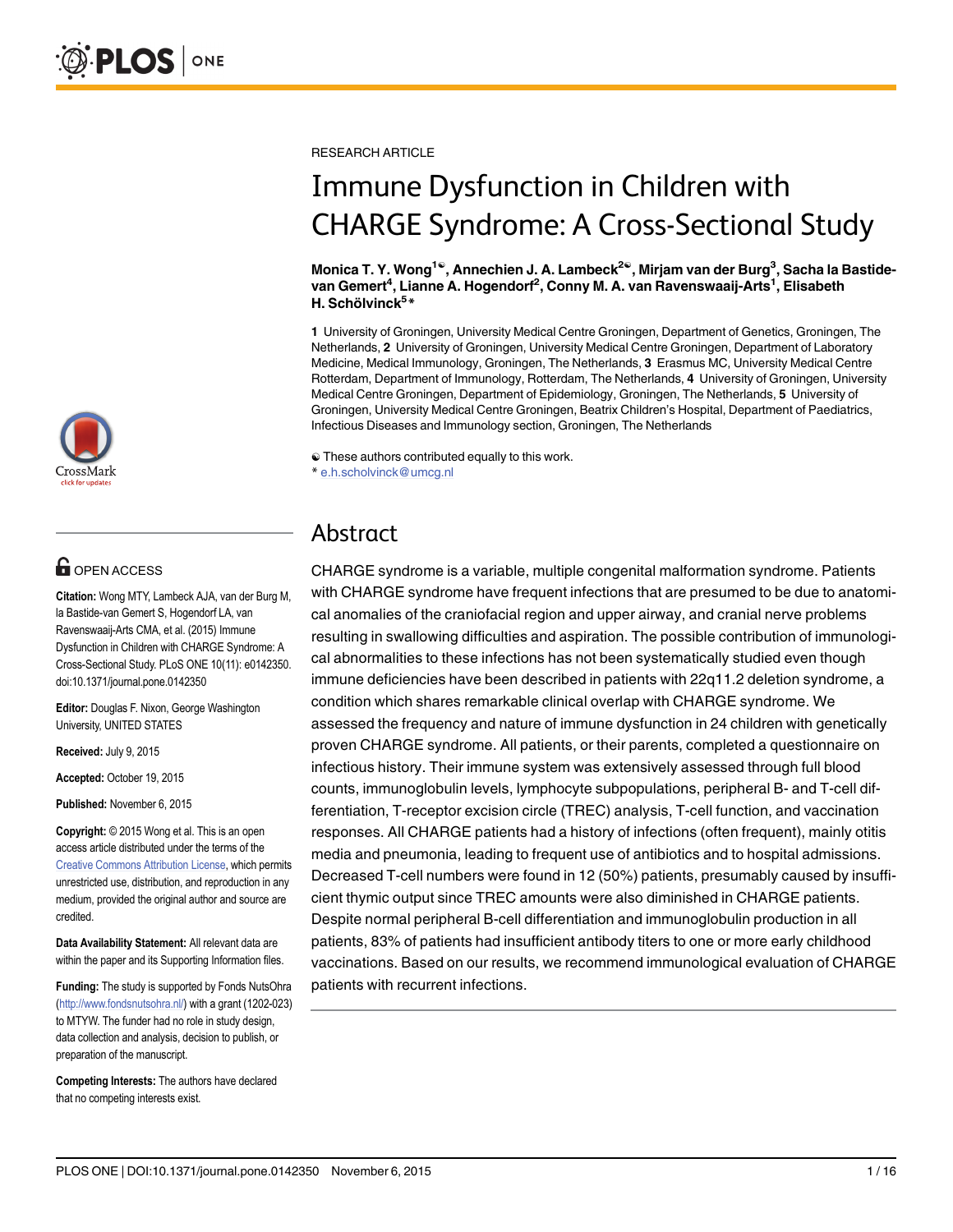#### <span id="page-1-0"></span>Introduction

CHARGE syndrome (MIM# 214800) is a rare, multiple congenital anomaly syndrome with an estimated birth prevalence of 1 in 15,000 to 17,000 newborns [\[1\]](#page-14-0). The clinical diagnosis is made using criteria proposed by Blake et al.  $[2]$  $[2]$  or Verloes  $[3]$  $[3]$ . The syndrome is caused by a dominant loss-of-function mutation in, or a deletion of, the CHD7 gene (#MIM 608892), which usually occurs de novo and can be found in over 90% of all children who meet the clinical diagnostic criteria. The encoding protein of CHD7 is a member of the chromodomain helicase DNA-binding protein family that regulates the transcription of genes during embryonic development. Because of the regulating function of CHD7, haploinsufficiency of CHD7 affects multiple organ systems, which explains the broad clinical variability seen in CHARGE syndrome. No clear genotype-phenotype correlations have been found, although variants leading to a premature stop codon are, in general, associated with a more severe phenotype than variants with a non-truncating effect (i.e. missense variants)  $[4]$ .

Since Pagon et al. [[5](#page-14-0)] proposed the acronym CHARGE (Coloboma of the eye, Heart defects, Atresia of the choanae, Retardation of growth and/or development, Genital abnormalities, and Ear abnormalities), new clinical features have been added to CHARGE syndrome that include cranial nerve dysfunction, absent or hypoplastic semicircular canals, anosmia, cleft lip and/or palate, and skeletal abnormalities [[3,6,7\]](#page-14-0). In addition, patients with CHARGE syndrome have frequent infections including recurrent otitis media, sinusitis, and infections of the respiratory tract, which lead to morbidity and even mortality  $[8,9]$ . Deviations of the palatal and ear anatomy, as well as cranial nerve dysfunction affecting swallowing, contribute to these infections. However, the contribution of abnormalities in the immune system may be of importance because T-cell lymphopenia and thymic abnormalities have been described in individual patients with CHARGE syndrome, and these abnormalities resemble immune abnormalities seen in 22q11.2 deletion syndrome (#MIM 192430) [\[9\]](#page-14-0). In contrast to 22q11.2 deletion syndrome, the frequency and exact nature of the immunological abnormalities in CHARGE syndrome have so far not been studied either prospectively or systematically. In this respect, knowledge is needed to develop guidelines to optimize the care of children with CHARGE syndrome. Our aim in this study was to systematically explore the prevalence and nature of immune dysfunction in children with CHARGE syndrome.

# Patients and Methods

#### **Patients**

Children with genetically confirmed CHARGE syndrome were recruited through the Dutch Expert Clinic for CHARGE syndrome between September 2013 and June 2014. Mutations in CHD7 were classified as truncating (*i.e.* nonsense, frameshift, or deletion) or non-truncating  $(i.$ e. missense or splice-site). Healthy children, mainly siblings of CHARGE patients, were included as age-matched controls for the T-cell function assay and as a control group for the T-cell receptor excision circle (TREC) analysis. Exclusion criteria were age below 20 months or above 18 years or active infection and/or immunosuppressive therapy (e.g. steroids) at the time of the blood tests. Further exclusion criteria for healthy controls were ear-nose-throat problems in the previous two years defined as adenoidectomy, placement of tympanostomy tubes, or otitis media with effusion. Potential healthy controls with primary immune deficiencies or autoimmune disease were also excluded.

Patients, or their parents, filled in a Dutch questionnaire on infectious history (available from the authors upon request). Questions were based on international guidelines and protocols for identifying primary immune deficiency  $[10,11]$  $[10,11]$  $[10,11]$ . Additional medical information was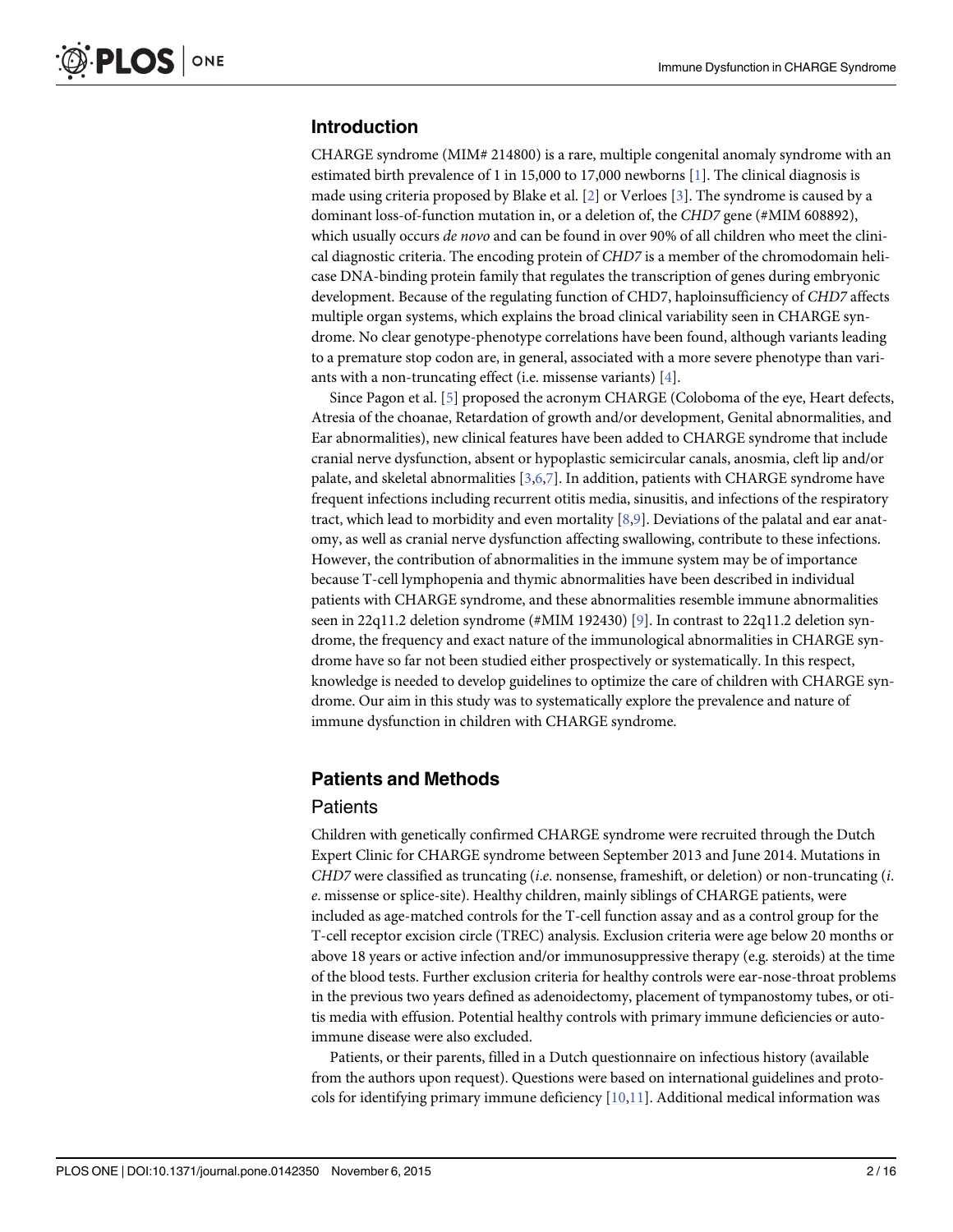<span id="page-2-0"></span>extracted from the patient files and the database of the Dutch Expertise Centre for CHARGE syndrome. Because the thymus has not been routinely examined in CHARGE patients, information on the thymus could only be retracted from cardiac surgery reports, where available. The study was approved by the Medical Ethical Review Committee of the University Medical Centre Groningen and written informed consent was obtained from all patients, controls and/ or their parents.

#### Immunologic assays

Peripheral blood was obtained from all patients and healthy controls for immunological assessment. All the immunological assays we performed have been validated and are used in routine patient diagnostics. For all assays, age-matched reference values are available  $[12-15]$  $[12-15]$  $[12-15]$ , except for the T-cell subpopulations of patients under the age of 5 years, TRECs, and T-cell function assay [\[16\]](#page-14-0). Healthy controls were used to establish age-matched reference values for the T-cell function assay and as the control group for TREC analysis. Lymphocyte populations and peripheral B- and T-cell subpopulations were also analysed in the healthy controls. Results of all assays, except for the TRECs, were assessed on the basis of the age-matched reference values.

Full blood counts were measured with an automated cell counter (Sysmex XN10/20, Kobe, Japan); serum immunoglobulin (Ig) G, IgG subclasses 1–4, IgA, and IgM were nephelometrically analysed using BNII system (Siemens AG, Munich, Germany); and serum total IgE was measured by fluoro-enzyme-immuno-assay (Phadia, Uppsala, Sweden). These assays were performed according to the manufacturer's protocol.

IgG-specific antibodies to diphtheria toxoid and tetanus toxin were analysed at the National Institute for Public Health and the Environment (RIVM, Netherlands) using a Luminex-technology-based multiplex immunoassay developed in-house [[17](#page-14-0),[18](#page-14-0)]. A protective concentration of antibody to both diphtheria and tetanus was defined as  $\geq$  0.10 IU/ml. IgG-specific antibodies to Haemophilus influenzae type b and to 13 types of pneumococcal polysaccharides were analysed at the laboratory of the Antonius Hospital (Nieuwegein, Netherlands). Enzyme-linked immunosorbent assay (ELISA, Binding Site, San Diego, CA, USA) was used to analyse IgG-specific antibodies to H. influenzae type b and a concentration of  $>1.0$  mg/l was considered protective. IgG-specific antibodies to pneumococcal polysaccharides were analysed by multiplex assay [\[19,20\]](#page-15-0). An adequate response to pneumococcal polysaccharides was defined as an absolute level of  $>$  0.35 μg/ml in  $>$  50% of the serotypes.

Multicolour flow cytometric phenotyping of the lymphocyte populations was performed using a FACSCanto II (Becton Dickinson, Franklin Lakes, NJ, USA) and data were analysed using FACSCanto Clinical Software version 2.4 and FACSDiva software version 7.0 (Becton Dickinson). Absolute numbers of CD3+, CD4+, and CD8+ T-cells; CD19+ B-cells; and CD16 +/56+ NK-cells were measured using the MultiTest TruCount method with MultiTest reagents to CD45/3/4/8/16+56/19 (Becton Dickinson). The lyse-no-wash preparation method was performed as prescribed by the manufacturer.

Peripheral B- and T-cell differentiation was assessed by multicolour flow cytometric phenotyping of the peripheral B- and T-cell subpopulations based on the methods described by Driessen et al. [[14\]](#page-14-0). The monoclonal antibodies and the gating strategy for the B- and T-cell subpopulations are discussed in [S1 Appendix.](#page-13-0) Absolute numbers of the B- and T-cell subpopulations were calculated using their relative numbers and the absolute number of CD19+ B-cells or CD4+ and CD8+ T-cells. Absolute numbers of the B- and T-cell subpopulations were then compared to age-matched reference values  $[14,15]$  $[14,15]$ . Because of the heterogeneity of the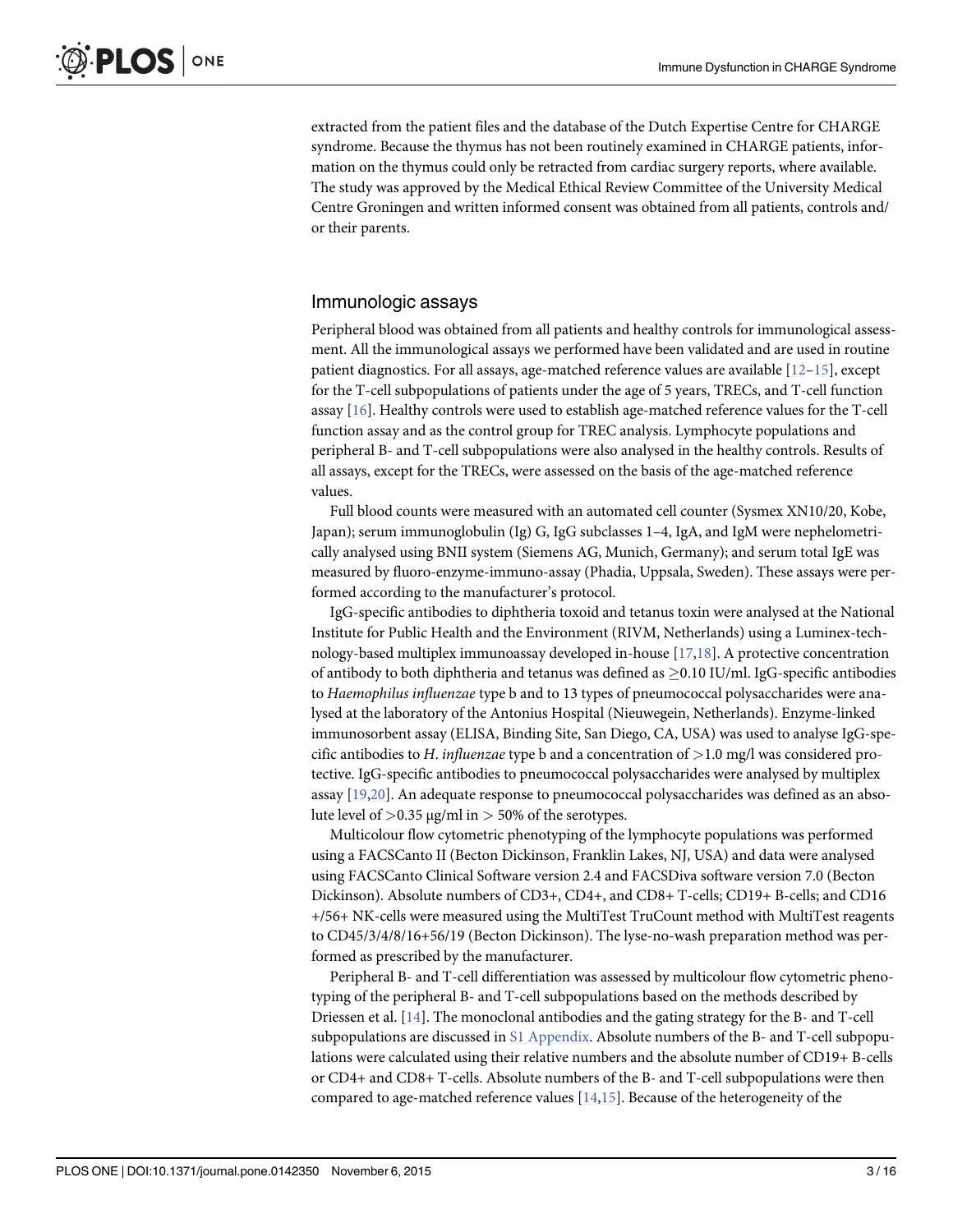<span id="page-3-0"></span>peripheral T-cells, T-cell subpopulations were only considered to be decreased if both the absolute and relative numbers were lower than the age-matched reference values.

TRECs, which can be used as a reflection of thymic T-cell output  $[21]$ , were assessed by the methods proposed by Hazenberg et al. [\[22\]](#page-15-0) and Chan and Puck [\[23](#page-15-0)]. In brief, DNA was extracted from dry blood spots using generation DNA elution solution method (Qiagen, Hilden, Germany). Subsequently, real-time quantitative PCR for TRECs was performed with Albumin as control for DNA input. The amount of TRECs per μg DNA was calculated.

T-cell function was assessed by stimulating whole blood with five different stimuli and measuring T-cell activation (percentage CD69+ T-cells) and cytokine production (TNF-α, IFN-γ, IL-2, IL-4) as described by us earlier [[16\]](#page-14-0) and further described in [S2 Appendix.](#page-13-0) T-cell activation and intracellular production of cytokines were determined within the CD4+ and CD8+ Tcells. The interpretation of these T-cell function tests was done by the medical immunologist (AJAL) who has extensive experience with it in our immunologic laboratory.

#### Statistical analysis

We used descriptive statistics to provide summary results on individual outcomes. Fisher's exact test was used to compare two groups of dichotomous outcomes. Student's t test was used to compare the TRECs results of the patients with the healthy control group. In addition, the effect of age on the TRECs results was analysed with linear regression. A two-sided p-value smaller than 0.05 was considered as significant. The statistical software programme IBM SPSS Statistics for Windows, Version 22.0 (Armonk, NY: IBM Corp.) was used for statistical analysis. To construct graphs, GraphPad Prism for Windows, Version 5.04 (La Jolla, CA, USA) was used.

#### **Results**

#### Clinical characteristics

We initially included 27 patients and 14 healthy controls in the study. Two of the patients were later excluded because blood sampling was unsuccessful, and one patient and two healthy controls withdrew from the study. The clinical characteristics of the remaining 24 patients are presented in [Table 1](#page-4-0). The median ages of patients and controls were 8.3 (range 1.9–16.9) and 11.5 (range 5.5–17.3) years, respectively. Two-thirds of the mutations in CHD7 in our cohort are known to lead to a premature stop in CHD7 (truncating mutations). All but five patients fulfilled the clinical criteria for typical CHARGE syndrome as defined by Blake et al. [[2](#page-14-0)] and/or Verloes [[3\]](#page-14-0).

All 24 patients had a history of infections (often frequent). Twenty (83%) patients had experienced upper airway infections, including otitis media in 16 (67%) patients. Seven (29%) patients had had pneumonia and eight (33%) patients had a history of other infections, including dermatomucosal infections ( $n = 5$ ), gastroenteritis ( $n = 1$ ), and pyelonephritis ( $n = 2$ ). Ten (42%) patients had needed hospital admission for their infections, predominantly for pneumonia (n = 5). In addition, 12 (50%) patients needed placement of tympanostomy tubes because of recurrent otitis media. Antibiotics had been ever given to 17 (71%) patients and seven (29%) patients had received prophylactic antibiotics for recurrent upper airway infections or pneumonia. None of the patients had had life-threatening infections like sepsis or meningitis. Candidiasis was only seen with concomitant antibiotic use. Atopic disorders  $(n = 8, 33%)$  were mentioned as allergy (n = 6, 25%), eczema (n = 2, 8%) and asthma (n = 1, 4%). None of the patients had an autoimmune disease.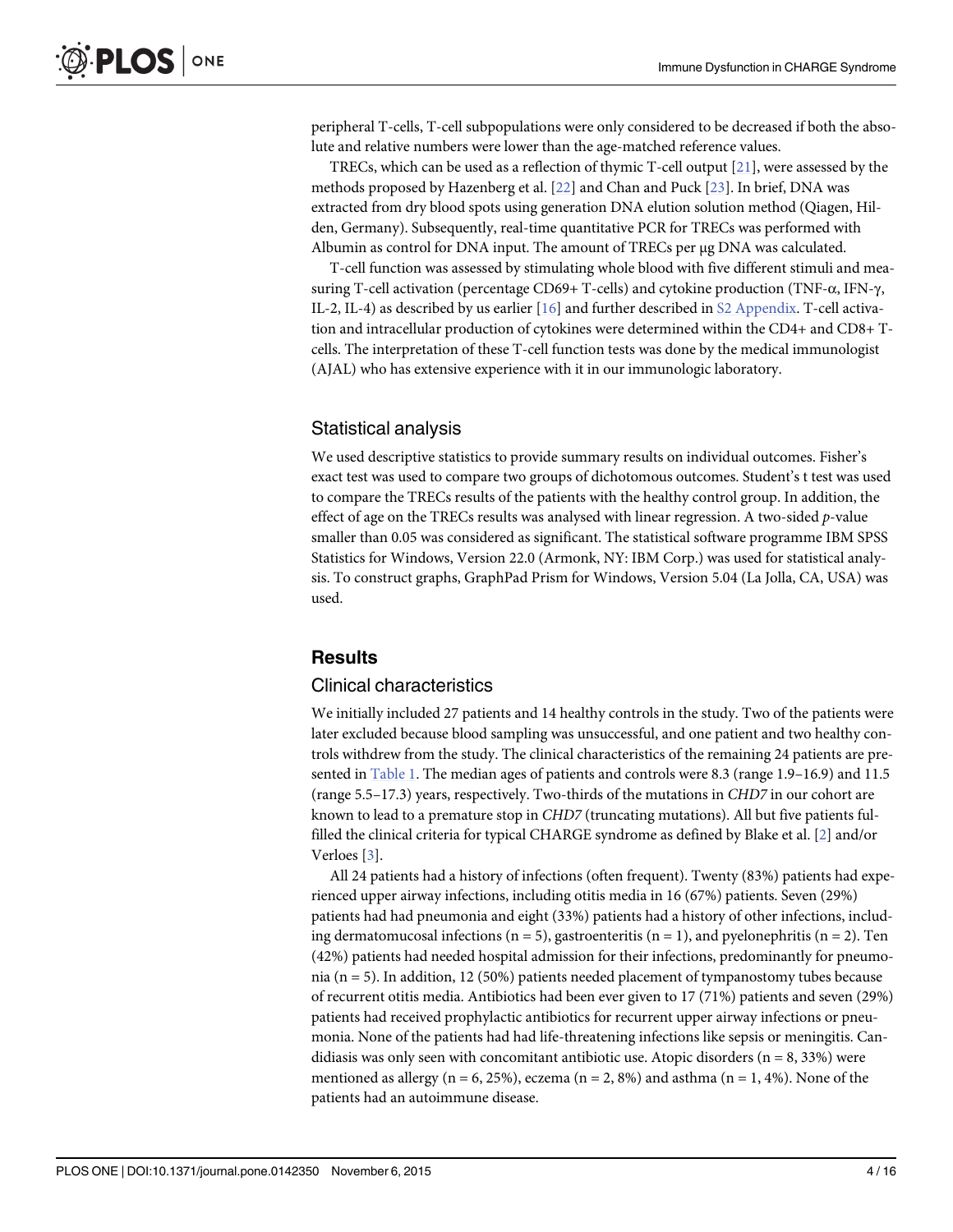<span id="page-4-0"></span>

| <b>Patient</b>    | Age <sup>1</sup> | <b>Sex</b> | <b>CHD7 Mutation</b> |        | <b>Clinical CHARGE</b><br>syndrome <sup>2</sup> |                                  | <b>Infectious history</b> |                          |                                  | <b>ENT</b><br>procedures | <b>Atopy</b>             | <b>Cardiac surgery</b> |
|-------------------|------------------|------------|----------------------|--------|-------------------------------------------------|----------------------------------|---------------------------|--------------------------|----------------------------------|--------------------------|--------------------------|------------------------|
|                   |                  |            |                      |        |                                                 | <b>UAI</b>                       | Pneumonia                 | Other                    | AЛ                               | tubes                    |                          |                        |
| CHD <sub>01</sub> | 14.9             | F          | 5222G>C              | mis    | typical                                         | $+$                              | $\overline{\phantom{m}}$  | -                        | $\qquad \qquad -$                |                          | $\overline{\phantom{m}}$ | -                      |
| CHD <sub>02</sub> | 8.3              | M          | 1480C>T              | non    | typical                                         | $+$ <sup>4</sup>                 | $\overline{\phantom{m}}$  | $++^4$                   | $\begin{array}{c} + \end{array}$ | $\ddot{}$                | —                        | -                      |
| CHD <sub>04</sub> | 3.8              | F          | 8077-1G>A            | splice | atypical                                        | $\ddot{}$                        | $\overline{\phantom{m}}$  |                          | $\qquad \qquad -$                | $\ddot{}$                | $\overline{\phantom{m}}$ | -                      |
| CHD <sub>05</sub> | 13.8             | M          | 2442+5G>C            | splice | typical                                         | $\begin{array}{c} + \end{array}$ | $\qquad \qquad -$         | $\overline{+}$           | $\qquad \qquad -$                | -                        | $\overline{\phantom{m}}$ | —                      |
| CHD <sub>06</sub> | 16.9             | M          | 2442+5G>C            | splice | atypical                                        | $\ddot{}$                        | $\overline{\phantom{m}}$  | $\ddot{}$                | $\ddot{}$                        | $\qquad \qquad -$        | $\overline{\phantom{m}}$ | -                      |
| CHD <sub>08</sub> | 11.6             | F          | 5405-17G>A           | splice | atypical                                        | $\begin{array}{c} + \end{array}$ | -                         |                          | -                                | $\ddot{}$                | $\overline{\phantom{m}}$ |                        |
| CHD <sub>09</sub> | 3.2              | M          | 5405-17G>A           | splice | typical                                         | $+$ <sup>4</sup>                 | $\qquad \qquad -$         |                          | -                                | $\ddot{}$                | all                      | -                      |
| CHD <sub>10</sub> | 2.3              | F          | 5428C>T              | non    | typical                                         | $\overline{\phantom{m}}$         | $++^3$                    | $\overline{\phantom{0}}$ |                                  | $\overline{\phantom{0}}$ |                          | $\ddot{}$              |
| CHD11             | 13.5             | M          | 8016G>A              | non    | typical                                         | $+$ <sup>3</sup>                 | $+$ <sup>3</sup>          |                          | -                                | $^{+}$                   | $\overline{\phantom{m}}$ | -                      |
| CHD <sub>12</sub> | 5.9              | F          | 5944 5989dup         | fs     | typical                                         | $^{+}$                           | $+$ <sup>3</sup>          | -                        | $\ddot{}$                        | $\overline{\phantom{0}}$ | all                      | -                      |
| CHD <sub>13</sub> | 5.8              | M          | 7160C>A              | non    | typical                                         | $+$ <sup>3</sup>                 | $\qquad \qquad -$         | -                        | $\overline{\phantom{a}}$         | $\overline{+}$           | $\overline{\phantom{m}}$ | -                      |
| CHD14             | 6.6              | M          | 5241-5244del         | fs     | atypical                                        | $+$ <sup>3</sup>                 | $\overline{\phantom{0}}$  | $++^3$                   | $\ddot{}$                        | $\overline{+}$           | $\overline{\phantom{m}}$ | $\ddot{}$              |
| CHD15             | 14.4             | F          | 5833C>T              | non    | typical                                         | $+$ <sup>5</sup>                 | -                         | $\overline{\phantom{m}}$ | $\ddot{}$                        | $\overline{\phantom{0}}$ | all                      | $\ddot{}$              |
| CHD <sub>16</sub> | 15.5             | M          | 7650 7651del         | fs     | atypical                                        | $\overline{\phantom{m}}$         | $++^4$                    | —                        |                                  | $\overline{\phantom{0}}$ |                          | -                      |
| CHD17             | 2.9              | M          | 964delTT             | fs     | typical                                         | $+^5$                            | $\qquad \qquad -$         | $++^3$                   | -                                | -                        | ecz                      | $\qquad \qquad -$      |
| CHD <sub>18</sub> | 1.9              | F          | 4542dup              | fs     | typical                                         | $\overline{\phantom{m}}$         | $++^4$                    | $++^3$                   | $\overline{\phantom{m}}$         | $\overline{\phantom{0}}$ | $\overline{\phantom{m}}$ | $\ddot{}$              |
| CHD <sub>19</sub> | 14.9             | M          | 5405-17G>A           | splice | typical                                         | $\ddot{}$                        | $\overline{\phantom{m}}$  | -                        | $+$                              | $\ddot{}$                | all                      | $\qquad \qquad -$      |
| CHD <sub>20</sub> | 8.4              | M          | 3514 3515del         | fs     | typical                                         | $+$                              | $\overline{\phantom{m}}$  | $++^3$                   | $\overline{\phantom{0}}$         | $\qquad \qquad -$        | $\overline{\phantom{m}}$ |                        |
| CHD <sub>21</sub> | 14.9             | F          | 5181C>G              | non    | typical                                         | $+$ <sup>3</sup>                 | $\overline{\phantom{m}}$  | $\qquad \qquad -$        | —                                | $+$                      | all; ecz                 | -                      |
| CHD <sub>22</sub> | 3.1              | F          | Deletion 8q12.1q12.3 | del    | typical                                         | $++^3$                           | $\overline{\phantom{0}}$  | -                        | $+$                              | $+$                      | $\overline{\phantom{m}}$ |                        |
| CHD <sub>23</sub> | 8.1              | M          | 4731delA             | fs     | typical                                         | $+$ <sup>3</sup>                 | $\qquad \qquad -$         |                          | -                                | -                        | all                      | -                      |
| CHD <sub>25</sub> | 4.1              | M          | 4783C>T              | non    | typical                                         | $\overline{\phantom{m}}$         | $++^4$                    | $\overline{\phantom{m}}$ | -                                | -                        | $\overline{\phantom{m}}$ | -                      |
| CHD <sub>26</sub> | 11.8             | M          | 5051-15T>A           | splice | typical                                         | $\begin{array}{c} + \end{array}$ | -                         |                          |                                  | $\ddot{}$                |                          | $\ddot{}$              |
| CHD <sub>27</sub> | 10.7             | F          | 2572C>T              | non    | typical                                         | $\begin{array}{c} + \end{array}$ | $++^3$                    | $+$ <sup>3</sup>         |                                  | $\ddot{}$                | asthma                   | $\overline{+}$         |

#### [Table 1.](#page-3-0) Clinical characteristics of 24 patients with CHARGE syndrome.

-, none; +, yes; ++, yes, including hospital admission

 $<sup>1</sup>$  Age in years at time of evaluation</sup>

 $2$  Based on the criteria by Blake et al. [2] and/or Verloes [\[3\]](#page-14-0)

<sup>3</sup> Antibiotics given

<sup>4</sup> Antibiotics given in addition to prophylactic antibiotics

<sup>5</sup> Prophylatic antibiotics given

all, allergy; A/T, adenectomy and/or tonsillectomy; del, deletion; ecz, eczema; F, female; fs, frameshift; M, male; mis, missense; n, number; non, nonsense; splice, splice site; tubes, tympanostomy tubes; UAI, upper airway infection, including otitis media

doi:10.1371/journal.pone.0142350.t001

In summary, all CHARGE patients had a history of infections. Otitis media and pneumonia were the most prevalent, with prophylactic antibiotics given to 29% of patients. Eighteen patients (75%) needed hospital admission for reasons related to infectious diseases.

# Full blood count

Haemoglobin levels, numbers of erythrocytes, thrombocytes, and leukocytes (including neutrophils, lymphocytes, basophils, eosinophils, and monocytes) were normal in all 24 patients.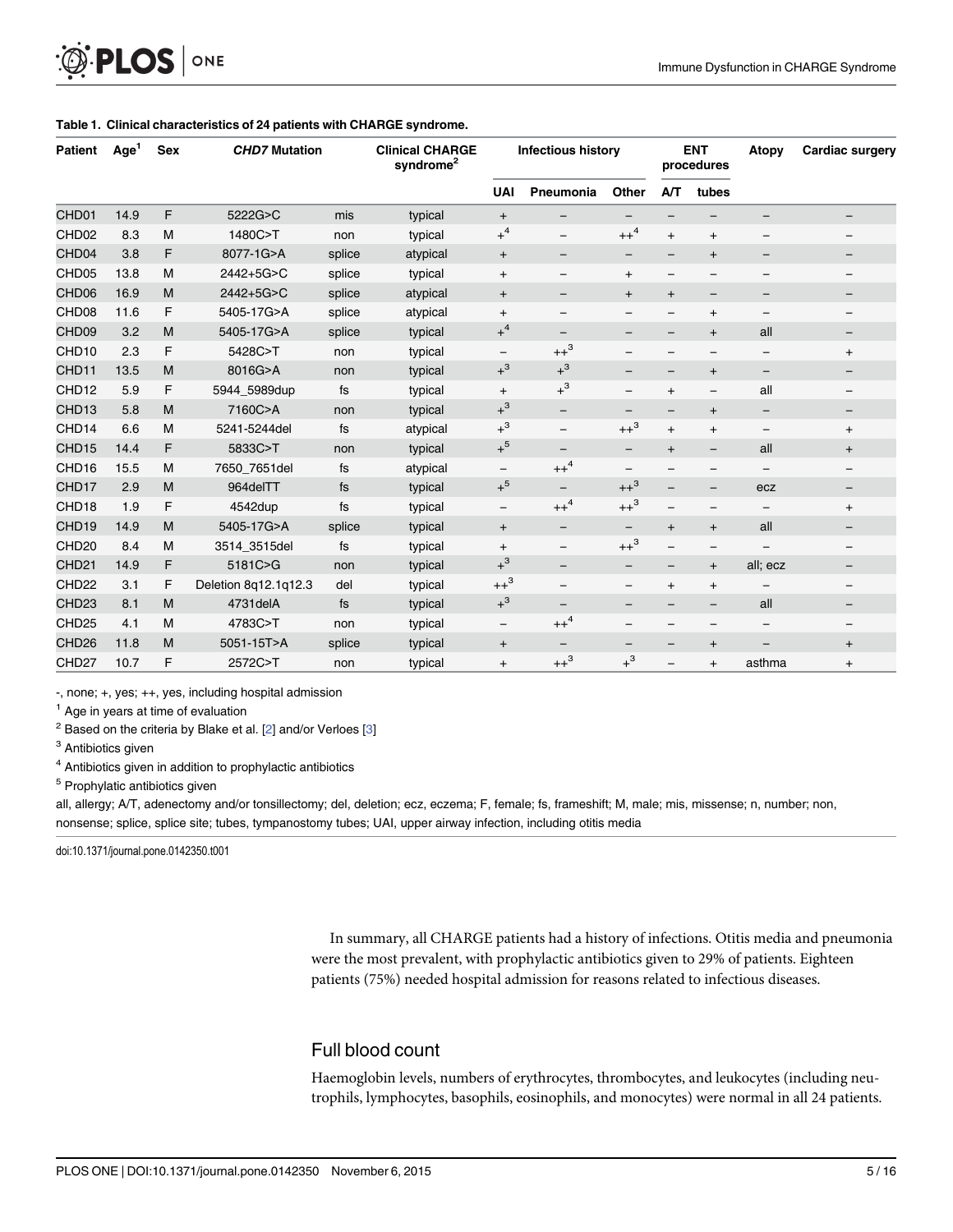# <span id="page-5-0"></span>Humoral immunity

Humoral immunity was evaluated by determining immunoglobulin levels and absolute numbers of peripheral B-cells and B-cell subpopulations. The levels of immunoglobulins and immunoglobulin subclasses are shown in **Table 2** and were normal in all 24 patients, except for one who had a marginally decreased IgA level of 0.50 g/l (normal 0.54 g/l).

Absolute numbers of peripheral B-cells and B-cell subpopulations, in which relevant results were found, are shown in [Table 3](#page-6-0). Three (13%) patients had low numbers of B-cells. The absolute number of memory B-cells, consisting mainly of class-switched memory B cells and a small amount of IgM-only B-cells, is only slightly lower than the reference value in 4 of 24 (17%) CHARGE patients. Absolute numbers of all other peripheral B-cell subpopulations (transitional, naive mature, marginal zone-like, plasmablasts and CD21low B-cells) were nor-mal or only slightly decreased in all CHARGE patients (see [S1 Table\)](#page-13-0).

Interestingly, in eight patients (33%), the memory B-cells, which clearly had undergone class-switch recombination as shown by strong IgG expression, retained IgM expression [\(Table 3](#page-6-0) and [Fig 1](#page-7-0)).

#### Table 2. Immunoglobulin levels per CHARGE patient.

| <b>Patient</b>    |                    |                   |                   |                   | Immunoglobulin levels <sup>1</sup> |                    |                      |                    |
|-------------------|--------------------|-------------------|-------------------|-------------------|------------------------------------|--------------------|----------------------|--------------------|
|                   | lgG                | lgA               | <b>IgM</b>        | IgG1              | lgG2                               | IgG3               | IgG4                 | IgE                |
| CHD <sub>01</sub> | $9.8(5.2 - 15.6)$  | $1.3(0.54 - 3.6)$ | $1.6(0.13 - 2.4)$ | $7.4(3.7-12.8)$   | $2.0(0.85 - 6.1)$                  | $0.6(0.13 - 1.63)$ | $0.5(0.023 - 2.3)$   | 13(100)            |
| CHD <sub>02</sub> | $8.2(5.2 - 15.6)$  | $1.1(0.54 - 3.6)$ | $0.6(0.13 - 2.4)$ | $6.3(3.7-12.8)$   | $1.5(0.85 - 6.1)$                  | $0.3(0.13 - 1.63)$ | $0.2(0.023 - 2.3)$   | $29$ (<50)         |
| CHD <sub>04</sub> | $9.2(4.3 - 13.4)$  | $1.2(0.19-2.2)$   | $1.3(0.21 - 1.8)$ | $7.3(3.2 - 12.8)$ | $1.5(0.52 - 3.4)$                  | $0.4(0.13 - 1.33)$ | $0.2(0.012 - 1.58)$  | 20(10)             |
| CHD <sub>05</sub> | $6.1(5.2 - 15.6)$  | $0.5(0.54 - 3.6)$ | $0.9(0.13 - 2.4)$ | $5.4(3.7-12.8)$   | $1.3(0.85 - 6.1)$                  | $0.3(0.13 - 1.63)$ | $0.2(0.023 - 2.3)$   | 84 (<100)          |
| CHD <sub>06</sub> | $8.0(7.0-16.0)$    | $0.7(0.70-4.0)$   | $0.9(0.40 - 2.3)$ | $5.9(3.7-12.8)$   | $2.1(0.85 - 6.1)$                  | $0.7(0.13 - 1.63)$ | $0.1(0.023 - 2.3)$   | 420 (<100)         |
| CHD <sub>08</sub> | $10.1(5.2 - 15.6)$ | $1.2(0.54 - 3.6)$ | $0.6(0.13 - 2.4)$ | $7.6(3.7-12.8)$   | $1.8(0.85 - 6.1)$                  | $0.9(0.13 - 1.63)$ | $1.3(0.023 - 2.3)$   | $12$ (<100)        |
| CHD <sub>09</sub> | $7.2(4.3 - 13.4)$  | $0.4(0.19-2.2)$   | $1.0(0.21 - 1.8)$ | $6.0(3.2 - 10.0)$ | $1.3(0.52 - 3.4)$                  | $0.2(0.13 - 1.33)$ | $0.5(0.012 - 1.58)$  | $< 2.0$ ( $< 10$ ) |
| CHD <sub>10</sub> | $7.0(4.3 - 13.4)$  | $0.5(0.19-2.2)$   | $1.1(0.21 - 1.8)$ | $5.8(3.2 - 10.0)$ | $1.6(0.52 - 3.4)$                  | $0.3(0.13 - 1.33)$ | $0.8(0.012 - 1.58)$  | 15( < 10)          |
| CHD11             | $9.9(5.2 - 15.6)$  | $2.5(0.54 - 3.6)$ | $0.7(0.13 - 2.4)$ | $5.9(3.7-12.8)$   | $3.5(0.85 - 6.1)$                  | $0.3(0.13 - 1.63)$ | $0.5(0.023 - 2.3)$   | $13($ < $100)$     |
| CHD <sub>12</sub> | $9.7(4.3 - 13.4)$  | $1.2(0.19 - 2.2)$ | $1.1(0.21 - 1.8)$ | $5.6(3.2 - 10.0)$ | $3.0(0.52 - 3.4)$                  | $0.4(0.13 - 1.33)$ | $2.2(0.012 - 1.58)$  | 145 (<50)          |
| CHD <sub>13</sub> | $6.8(4.3 - 13.4)$  | $0.6(0.19-2.2)$   | $0.7(0.21 - 1.8)$ | $6.0$ (3.2-10.0)  | $0.8(0.52 - 3.4)$                  | $0.3(0.13 - 1.33)$ | $<$ 0.1 (0.012-1.58) | $24$ ( $25$ )      |
| CHD14             | $7.0(5.2 - 15.6)$  | $1.2(0.54 - 3.6)$ | $1.3(0.13 - 2.4)$ | $5.4(3.7-12.8)$   | $2.1(0.85 - 6.1)$                  | $0.3(0.13 - 1.63)$ | $0.3(0.023 - 2.3)$   | $7.5$ ( $25$ )     |
| CHD <sub>15</sub> | $12.3(5.2 - 15.6)$ | $2.1(0.54 - 3.6)$ | $1.2(0.13 - 2.4)$ | $8.1(3.7-12.8)$   | $3.4(0.85 - 6.1)$                  | $0.4(0.13 - 1.63)$ | $3.0(0.023 - 2.3)$   | 70 (<100)          |
| CHD <sub>16</sub> | $9.4(5.2 - 15.6)$  | $1.1(0.54 - 3.6)$ | $0.5(0.13 - 2.4)$ | $7.0(3.7-12.8)$   | $1.8(0.85 - 6.1)$                  | $0.3(0.13 - 1.63)$ | $0.8(0.023 - 2.3)$   | 22 (<100)          |
| CHD17             | $11.2(4.3 - 13.4)$ | $0.8(0.19-2.2)$   | $1.0(0.21 - 1.8)$ | $9.2(3.7-12.8)$   | $1.2(0.52 - 3.4)$                  | $0.4(0.13 - 1.33)$ | $0.3(0.012 - 1.58)$  | $70$ (<10)         |
| CHD <sub>18</sub> | $8.3(2.6 - 15.2)$  | $0.7(0.16 - 1.1)$ | $0.9(0.10-1.2)$   | $7.3(2.0 - 8.5)$  | $1.3(0.34 - 2.6)$                  | $0.5(0.15 - 1.13)$ | $<$ 0.1 (0.011-0.79) | $2.9$ (<10)        |
| CHD <sub>19</sub> | $12.8(5.2 - 15.6)$ | $0.9(0.54 - 3.6)$ | $1.5(0.13 - 2.4)$ | $8.0(3.7-12.8)$   | $3.1(0.85 - 6.1)$                  | $0.7(0.13 - 1.63)$ | $0.2(0.023 - 2.3)$   | $7.1$ (<100)       |
| CHD <sub>20</sub> | $11.0(5.2 - 15.6)$ | $1.1(0.54 - 3.6)$ | $1.5(0.13 - 2.4)$ | $9.2(3.7-12.8)$   | $1.4(0.85 - 6.1)$                  | $0.5(0.13 - 1.63)$ | $0.5(0.023 - 2.3)$   | $27$ (<50)         |
| CHD <sub>21</sub> | $11.4(5.2 - 15.6)$ | $3.1(0.54 - 3.6)$ | $1.8(0.13 - 2.4)$ | $8.3(3.7-12.8)$   | $3.0(0.85 - 6.1)$                  | $0.5(0.13 - 1.63)$ | $2.0(0.023 - 2.3)$   | 1231 (<100)        |
| CHD <sub>22</sub> | $6.1(4.3 - 13.4)$  | $0.5(0.19-2.2)$   | $0.9(0.21 - 1.8)$ | $5.2(3.2 - 10.0)$ | $1.2(0.52 - 3.4)$                  | $0.2(0.13 - 1.33)$ | $<$ 0.1 (0.012-1.58) | 190 (210)          |
| CHD <sub>23</sub> | $6.7(5.2 - 15.6)$  | $1.3(0.54 - 3.6)$ | $1.0(0.13 - 2.4)$ | $5.6(3.7-12.8)$   | $1.7(0.85 - 6.1)$                  | $0.3(0.13 - 1.63)$ | $<$ 0.1 (0.023-2.3)  | $26$ ( $50$ )      |
| CHD <sub>25</sub> | $12.0(4.3 - 13.4)$ | $1.4(0.19 - 2.2)$ | $0.8(0.21 - 1.8)$ | $9.2(3.2 - 10.0)$ | $1.3(0.52 - 3.4)$                  | $0.4(0.13 - 1.33)$ | $0.4(0.012 - 1.58)$  | 160 (<25)          |
| CHD <sub>26</sub> | $12.7(5.2 - 15.6)$ | $2.3(0.54 - 3.6)$ | $2.2(0.13 - 2.4)$ | $10.6(3.7-12.8)$  | $0.9(0.85 - 6.1)$                  | $0.5(0.13 - 1.63)$ | $0.2(0.023 - 2.3)$   | $56$ (<100)        |
| CHD <sub>27</sub> | $13.3(5.2 - 15.6)$ | $1.7(0.54 - 3.6)$ | $2.3(0.13 - 2.3)$ | $10.0(3.7-12.8)$  | $3.3(0.85 - 6.1)$                  | $1.1(0.13 - 1.63)$ | $1.0(0.023 - 2.3)$   | 138 (<100)         |

<sup>1</sup> Immunoglobulin concentration in g/l, except for IgE (IE/ml). Age-matched reference values are shown in brackets [\[12](#page-14-0)]. Values below or above the agematched reference values are shown in bold.

doi:10.1371/journal.pone.0142350.t002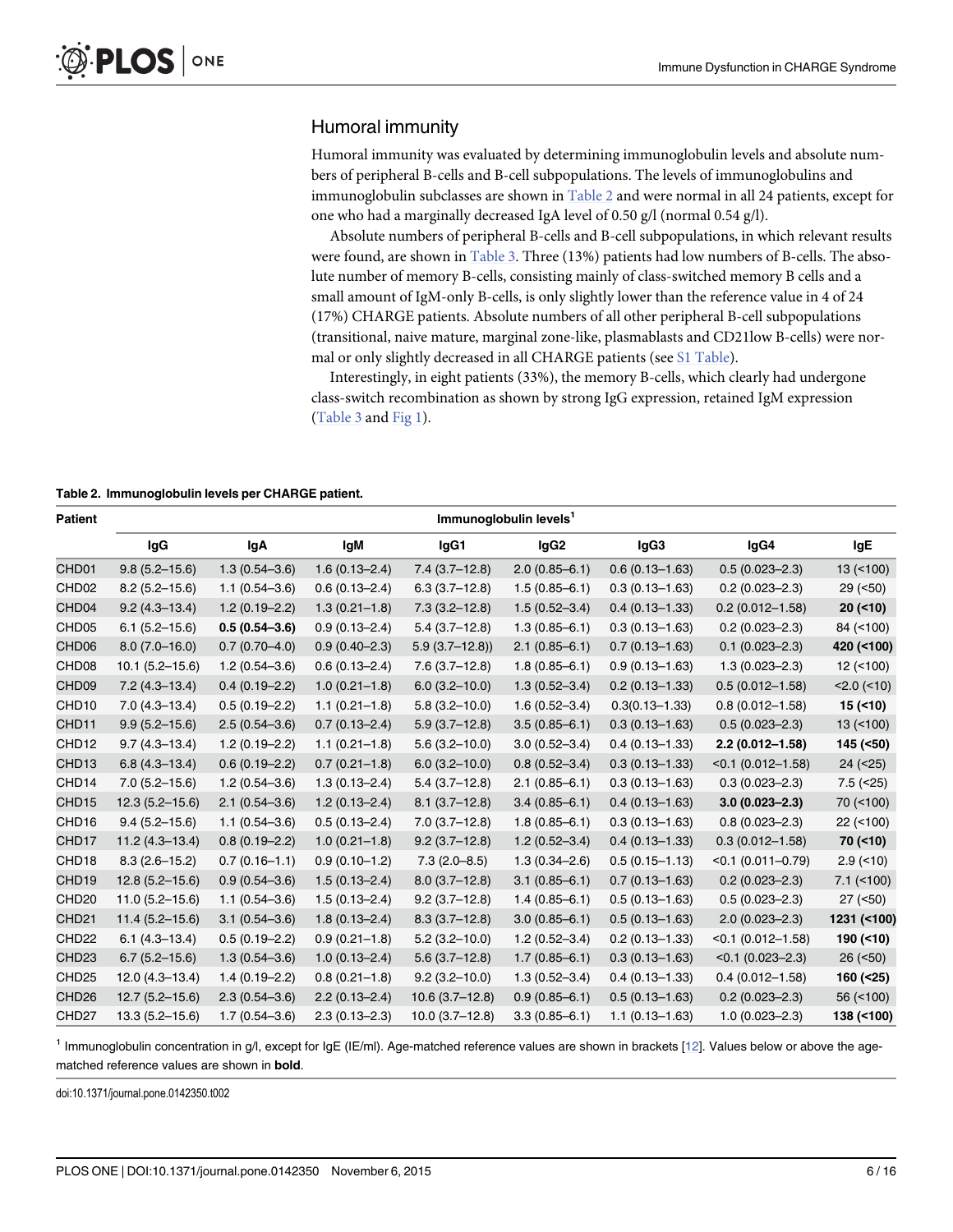<span id="page-6-0"></span>

| <b>Patient</b>    | $B$ -cells <sup>1</sup> | <b>Memory B-</b><br>cells | <b>Class-switched memory B-</b><br>$\text{cells}^2$ | IgM-only memory B-<br>$\text{cells}^2$ | IgM expression on class-switched memory B-<br>cells |
|-------------------|-------------------------|---------------------------|-----------------------------------------------------|----------------------------------------|-----------------------------------------------------|
|                   | CD45+ CD19+             | $CD27 + IgD -$            | CD27+ IgD- IgM-/CD27<br>$+lgD-lgG+$                 | $CD27+ IgD- IgG-IgM+$                  | CD27+ IgD- IgM-/CD27+IgD-IgG+                       |
| CHD01             | 397 (200-500)           | $23(10-76)$               | 22                                                  | $\mathbf{1}$                           | IgM expression <sup>3</sup>                         |
| CHD <sub>02</sub> | 420 (300-700)           | 18 (13-100)               | 18                                                  | $\mathbf{1}$                           | N                                                   |
| CHD04             | 696 (400-1500)          | 52 (20-149)               | 46                                                  | 5                                      | IgM expression <sup>3</sup>                         |
| CHD <sub>05</sub> | 430 (200-500)           | 26 (10-76)                | 24                                                  | $\overline{c}$                         | $lgM$ expression <sup>3</sup>                       |
| CHD06             | 360 (100-400)           | 19 (12-122)               | 19                                                  | $\mathbf{1}$                           | IgM expression <sup>3</sup>                         |
| CHD08             | 282 (200-500)           | 18 (10-76)                | 18                                                  | 0                                      | N                                                   |
| CHD09             | 656 (400-1500)          | 31 (20-149)               | 26                                                  | 5                                      | $\mathsf{N}$                                        |
| CHD <sub>10</sub> | 1287 (400-<br>1500)     | 44 (20-149)               | 41                                                  | 3                                      | ${\sf N}$                                           |
| CHD11             | 488 (200-500)           | $38(10 - 76)$             | 37                                                  | $\mathbf{1}$                           | IgM expression <sup>3</sup>                         |
| CHD <sub>12</sub> | 562 (300-700)           | 76 (13-100)               | 74                                                  | $\overline{c}$                         | N                                                   |
| CHD <sub>13</sub> | 542 (300-700)           | 43 (13-100)               | 41                                                  | 3                                      | $\mathsf{N}$                                        |
| CHD14             | 409 (300-700)           | $15(13 - 100)$            | 14                                                  | $\mathbf{1}$                           | N                                                   |
| CHD <sub>15</sub> | 173 (200-500)           | $16(10-76)$               | 15                                                  | 0                                      | IgM expression <sup>3</sup>                         |
| CHD <sub>16</sub> | 263 (200-500)           | $9(10-76)$                | 8                                                   | 1                                      | $\mathsf{N}$                                        |
|                   | CHD17 534 (400-1500)    | 19 (20-149)               | 17                                                  | $\mathbf{1}$                           | N                                                   |
|                   | CHD18 748 (900-2500)    | $8(9 - 114)$              | 8                                                   | 1                                      | N                                                   |
| CHD19             | 273 (200-500)           | $15(10-76)$               | 14                                                  | $\mathbf{1}$                           | IgM expression <sup>3</sup>                         |
| CHD <sub>20</sub> | 350 (300-700)           | 45 (13-100)               | 36                                                  | 9                                      | ${\sf N}$                                           |
| CHD <sub>21</sub> | 376 (200-500)           | $36(10 - 76)$             | 34                                                  | $\overline{2}$                         | $\mathsf{N}$                                        |
| CHD <sub>22</sub> | 1108 (400-<br>1500)     | 45 (20-149)               | 44                                                  | $\mathbf{1}$                           | IgM expression <sup>3</sup>                         |
| CHD23             | 337 (300-700)           | 23 (13-100)               | 21                                                  | $\mathbf{1}$                           | ${\sf N}$                                           |
|                   | CHD25 509 (400-1500)    | 15 (20-149)               | 12                                                  | $\overline{2}$                         | ${\sf N}$                                           |
| CHD <sub>26</sub> | 179 (200-500)           | 14 (10-76)                | 12                                                  | $\overline{c}$                         | N                                                   |
| CHD27             | 281 (200-500)           | $10(10-76)$               | $\overline{7}$                                      | 3                                      | ${\sf N}$                                           |

#### [Table 3.](#page-5-0) Peripheral B-cells, memory B-cells and IgM expression on class-switched memory B-cells per CHARGE patient.

 $1$  Absolute numbers in cells/µl. Age-matched reference values are shown in brackets  $[13,14]$ . Values below the age-matched reference values are shown in bold.

<sup>2</sup> No age-matched reference values available

<sup>3</sup> Class-switched memory B-cells, as shown by strong IgG expression, also retaining IgM expression.

N, normal (no expression of IgM on class-switched memory B-cells).

doi:10.1371/journal.pone.0142350.t003

Thus, immunoglobulin production and peripheral B-cell differentiation were normal in our CHARGE patients, except for the abnormal expression of IgM on class-switched memory Bcells in a third of the patients.

#### Cellular immunity

Cellular immunity was evaluated by determining absolute numbers of peripheral NK-cells, Tcells and T-cell subpopulations, TRECs, and T-cell function. In [Table 4](#page-8-0), the results of peripheral NK-cells, T-cells and naive T-cells are shown. Two of 24 (8%) patients had low numbers of NK-cells. Overall, 12 of 24 (50%) patients had low peripheral T-cell numbers (CD3+, CD4 + and/or CD8+ T-cells), of which five (21%) had low numbers of CD3+ T-cells, five (21%) had low numbers of CD4+ T-cells, and eleven (46%) had low numbers of CD8+ T-cells. Compared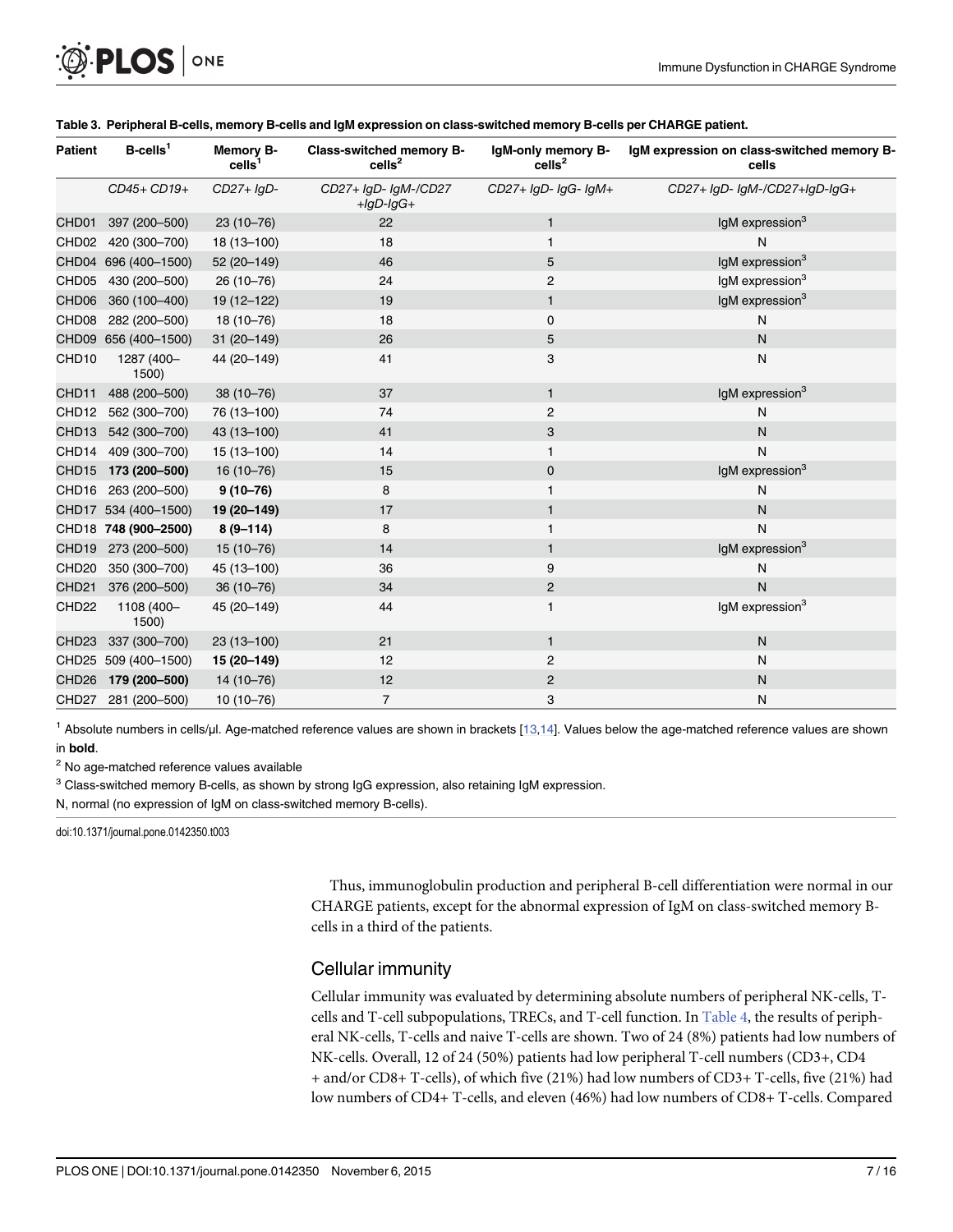<span id="page-7-0"></span>



[Fig 1. I](#page-5-0)gM and IgG expression on memory B-cells. IgM and IgG expression on memory B-cells (CD27 +IgD-) of a CHARGE patient (B, D) and a simultaneously analyzed healthy control (A, C). A, B) IgG and IgM expression are used to differentiate between class-switched memory B-cells (CD27+IgD-IgM-/CD27 +IgD-IgG+) and IgM-only memory B-cells (CD27+IgD-IgG-IgM++). Memory B-cells with high IgM expression and no expression of IgG are considered to be IgM-only memory B-cells (upper-left quadrant), all other memory B-cells are considered to be class-switched memory B-cells. C, D) Part of the CHARGE patients show abnormal expression of IgM on class-switched memory B-cells compared to healthy controls. MFI, mean fluorescence intensity.

doi:10.1371/journal.pone.0142350.g001

to the healthy control group, decreased CD8+ T-cell numbers were found more often in CHARGE patients ( $p = 0.031$ ). Decreased numbers of CD4+ T-cells also occurred more often in CHARGE patients than in the healthy control group, but this difference was not significant  $(p = 0.146)$ .

In the T-cell subpopulations, we primarily saw deviations in the number of naive mature Tcells. The absolute or relative numbers of other T-cell subpopulations (central memory, effector memory, terminally differentiated, activated, CD4+ regulatory,  $\alpha\beta$ ,  $\gamma\delta$  and double negative  $\alpha\beta$ T-cells) were not abnormal in a relevant way ( $S2$  Table). For seven patients, T-cell subpopulations could not be interpreted because age-matched reference values were not available. Of the other seventeen patients, five (29%) and eight (47%) patients had low numbers of naive mature CD4+ T-cells and naive mature CD8+ T-cells, respectively. Most patients with low numbers of naive mature CD4+ or CD8+ T-cells also had low numbers of total CD4+ T or CD8+ T-cells.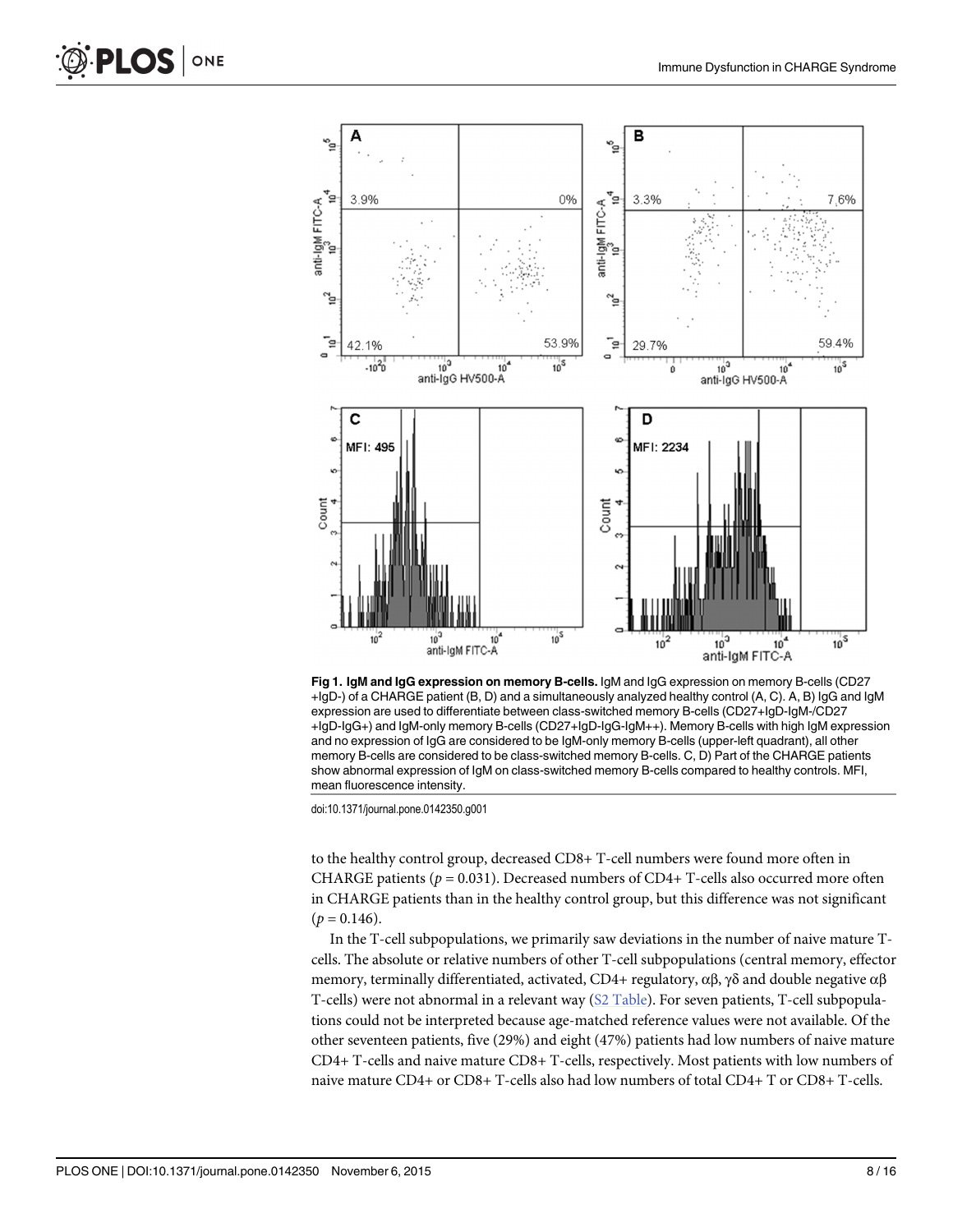<span id="page-8-0"></span>

#### [Table 4.](#page-6-0) Peripheral NK-cells, T-cells and naive T-cells per CHARGE patient.

|                   | Patient NK-cells <sup>1</sup> | CD3+ T-<br>cells <sup>1</sup>                  | $CD4+T-$<br>cells <sup>1</sup> | <b>Naive mature CD4</b><br>$+T$ -cells <sup>2</sup> | <b>Naive mature CD4</b><br>$+T$ -cells <sup>2</sup> | $CD8+T-$<br>cells <sup>1</sup> | Naive mature CD8<br>$+T$ -cells <sup>2</sup> | Naive mature CD8<br>$+T$ -cells <sup>2</sup> |
|-------------------|-------------------------------|------------------------------------------------|--------------------------------|-----------------------------------------------------|-----------------------------------------------------|--------------------------------|----------------------------------------------|----------------------------------------------|
|                   |                               | CD16+56+ CD45+ CD3                             | $CD3+CD4+$                     | CD45R0- CCR7<br>+ CD27+ CD28+                       | CD45R0-CCR7<br>+ CD27+ CD28+                        | CD3+CD8<br>$\ddot{}$           | CD45R0-CCR7<br>+ CD27+ CD28+                 | CD45R0-CCR7<br>+ CD27+ CD28+                 |
|                   | 700)                          | CHD01 261 (100- 1628 (1000-<br>2000)           | 884 (500-<br>1300)             | 527 (277-796)                                       | 59.6% (42.4–66.3)                                   | 578 (300-<br>800)              | 396 (205-465)                                | 68.5% (48.8-72.9)                            |
|                   | 600)                          | CHD02 584 (100- 1755 (1100-<br>2800)           | 1209 (500-<br>1800)            | 800 (515-913)                                       | 66.2% (60.2-74.6)                                   | 446 (400-<br>1200)             | 261 (369-578)                                | 58.6% (49.1-78.8)                            |
|                   | 700)                          | CHD04 117 (100-2010 (1400-<br>3600)            | 1322 (700-<br>2000)            | 1000 $(n/a)$                                        | 75.7% (n/a)                                         | 500 (500-<br>1400)             | 405 $(n/a)$                                  | $81.1\%$ (n/a)                               |
| CHD05             | 88 (100-<br>700)              | 1641 (1000-<br>2000)                           | 1001 (500-<br>1300)            | 629 (277-796)                                       | 62.8% (42.4–66.3)                                   | 452 (300-<br>800)              | 273 (205-465)                                | 60.3% (48.8-72.9)                            |
|                   | CHD06 110 (100-<br>400)       | 1110 (700-<br>1900)                            | 610 (400-<br>1300)             | 338 (277-796)                                       | 55.4% (42.4-66.3)                                   | 250 (200-<br>700)              | 147 (205-465)                                | 58.6% (48.8-72.9)                            |
|                   | 700)                          | CHD08 230 (100- 1285 (1000-<br>2000)           | 732 (500-<br>1300)             | 394 (277-796)                                       | 53.8% (42.4–66.3)                                   | 392 (300-<br>800)              | 229 (205-465)                                | 58.4% (48.8-72.9)                            |
|                   | 700)                          | CHD09 467 (100- 1458 (1400-<br>3600)           | 862 (700-<br>2000)             | 553(n/a)                                            | 64.2% (n/a)                                         | 417 (500-<br>1400)             | 325(n/a)                                     | 77.9% (n/a)                                  |
|                   | 700)                          | CHD10 957 (100-2546 (1400-<br>3600)            | 1488 (700-<br>2000)            | 1019 $(n/a)$                                        | 68.5% $(n/a)$                                       | 813 (500-<br>1400)             | 236 (n/a)                                    | $29.1\%$ (n/a)                               |
| CHD11             | 700)                          | 234 (100- 1282 (1000-<br>2000)                 | 845 (500-<br>1300)             | 488 (277–796)                                       | 57.8% (42.4–66.3)                                   | 340 (300-<br>800)              | 198 (205-465)                                | 58.4% (48.8-72.9)                            |
|                   | 600)                          | CHD12 182 (100- 1374 (1100-<br>2800)           | 915 (500-<br>1800)             | 390 (515-913)                                       | 42.7% (60.2-74.6)                                   | 357 (400-<br>1200)             | 115 (369-578)                                | 32.2% (49.1-78.8)                            |
|                   | 600)                          | CHD13 372 (100- 2192 (1100-<br>2800)           | 1269 (500-<br>1800)            | 814 (515-913)                                       | 64.2% (60.2-74.6)                                   | 652 (400-<br>1200)             | 247 (369-578)                                | 37.9% (49.1-78.8)                            |
|                   | CHD14 330 (100-<br>600)       | 899 (1100-<br>2800)                            | 458 (500-<br>1800)             | 215 (515-913)                                       | 47.0% (60.2-74.6)                                   | 297 (400-<br>1200)             | 87 (369-578)                                 | 29.3% (49.1-78.8)                            |
|                   | 700)                          | CHD15 172 (100- 1110 (1000-<br>2000)           | 787 (500-<br>1300)             | 490 (277-796)                                       | 62.3% (42.4–66.3)                                   | 250 (300-<br>800)              | 138 (205-465)                                | 55.5% (48.8-72.9)                            |
|                   | 700)                          | CHD16 184 (100- 1042 (1000-<br>2000)           | 308 (500-<br>1300)             | 111 (277-796)                                       | 36.2% (42.4–66.3)                                   | 649 (300-<br>800)              | 115 (205-465)                                | 17.7% (48.8-72.9)                            |
|                   | 700)                          | CHD17 118 (100- 1622 (1400-<br>3600)           | 894 (700-<br>2000)             | 691 $(n/a)$                                         | 77.3% (n/a)                                         | 520 (500-<br>1400)             | 79 $(n/a)$                                   | 71.8% (n/a)                                  |
|                   | 1100)                         | CHD18 219 (100-1483 (2200-1008 (1100-<br>5500) | 3600)                          | 725 (n/a)                                           | 72.0% (n/a)                                         | 373 (500-<br>1800)             | 310(n/a)                                     | $83.2\%$ (n/a)                               |
|                   | CHD19 303 (100-<br>700)       | 887 (1000-<br>2000)                            | 507 (500-<br>1300)             | 250 (277-796)                                       | 49.3% (42.4-66.3)                                   | 230 (300-<br>800)              | 94 (205-465)                                 | 41.0% (48.8–72.9)                            |
|                   | CHD20 580 (100-<br>600)       | 940 (1100-<br>2800)                            | 400 (500–<br>1800)             | 138 (515-913)                                       | 34.5% (60.2-74.6)                                   | 290 (400-<br>1200)             | 73 (369-578)                                 | 25.1% (49.1-78.8)                            |
|                   | 700)                          | CHD21 187 (100- 1455 (1000-<br>2000)           | 917 (500-<br>1300)             | 654 (277-796)                                       | 71.4% (42.4-66.3)                                   | 417 (300-<br>800)              | 310 (205-465)                                | 74.6% (48.8-72.9)                            |
|                   | 700)                          | CHD22 354 (100- 1431 (1400-<br>3600)           | 1035 (700-<br>2000)            | 602 (n/a)                                           | 58.1% (n/a)                                         | 182 (500-<br>1400)             | 102 $(n/a)$                                  | 56.2% (n/a)                                  |
|                   | CHD23 192 (100-<br>600)       | 1239 (1100-<br>2800)                           | 734 (500-<br>1800)             | 495 (515-913)                                       | 67.5% (60.2-74.6)                                   | 365 (400-<br>1200)             | 265 (369-578)                                | 72.8% (49.1-78.8)                            |
| CHD <sub>25</sub> | 98 (100-<br>700)              | 1404 (1400-<br>3600)                           | 896 (700-<br>2000)             | 625 (n/a)                                           | 69.7% (n/a)                                         | 422 (500-<br>1400)             | 315(n/a)                                     | 74.7% (n/a)                                  |
| CHD26             | 700)                          | 656 (100-1261 (1000-<br>2000)                  | 775 (500-<br>1300)             | 511 (277-796)                                       | 65.9% (42.4–66.3)                                   | 342 (300-<br>800)              | 143 (205-465)                                | 41.9% (48.8-72.9)                            |

(Continued)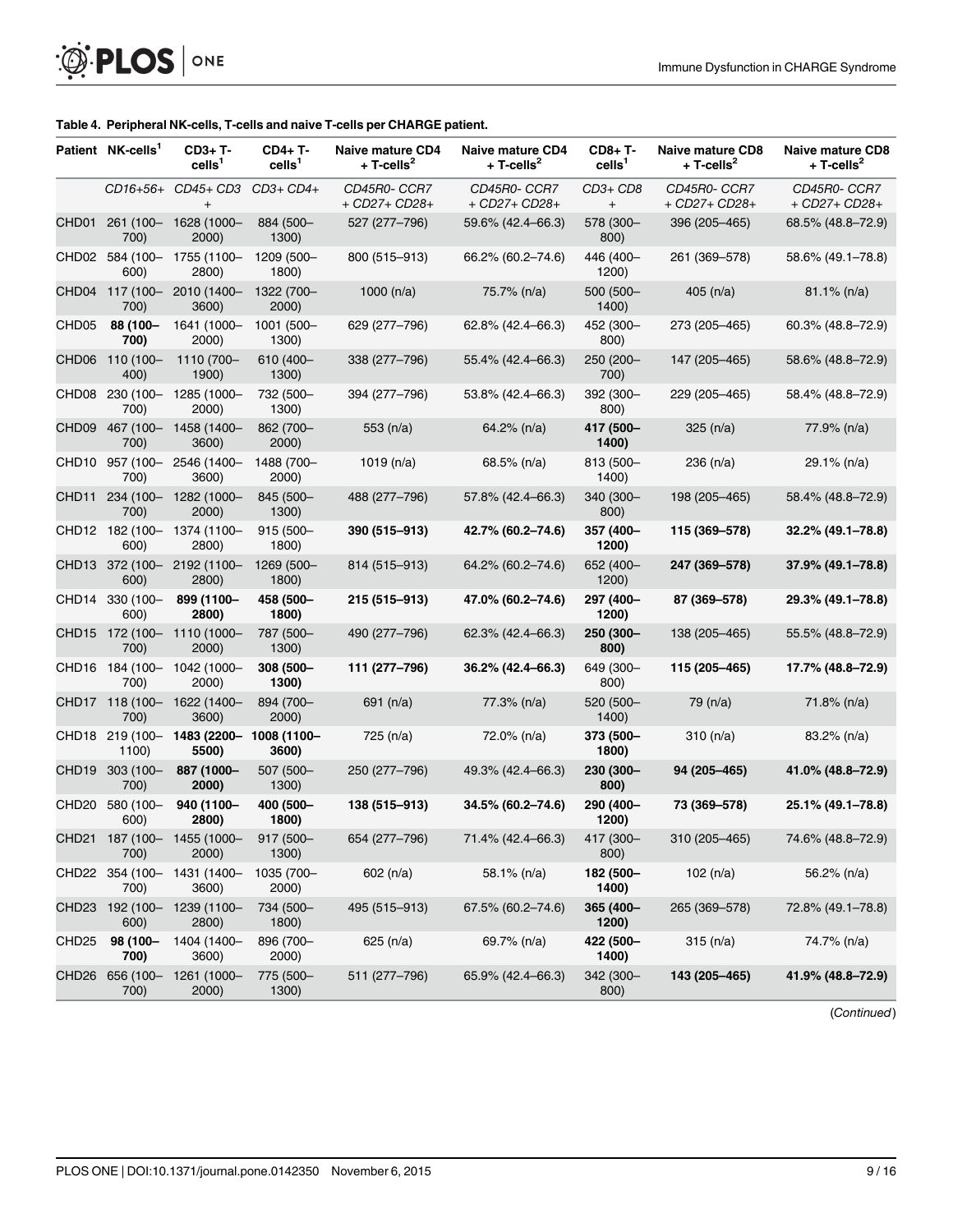Table 4. (Continued)

<span id="page-9-0"></span>**PLOS** I

|                   | Patient NK-cells <sup>1</sup> | $CD3+T-$<br>cells'  | CD4+ T-<br>cells'  | Naive mature CD4<br>$+$ T-cells <sup>2</sup> | Naive mature CD4<br>$+$ T-cells <sup>2</sup> | $CD8+T-$<br>cells' | Naive mature CD8<br>$+$ T-cells <sup>2</sup> | Naive mature CD8<br>$+T$ -cells <sup>2</sup> |
|-------------------|-------------------------------|---------------------|--------------------|----------------------------------------------|----------------------------------------------|--------------------|----------------------------------------------|----------------------------------------------|
| CHD <sub>27</sub> | 452 (100-<br>700)             | 606 (1000-<br>2000) | 368 (500-<br>1300) | 109 (277-796)                                | 29.5% (42.4–66.3)                            | 169 (300-<br>800)  | 7 (205-465)                                  | 4.1% (48.8–72.9)                             |

 $1$  Absolute numbers in cells/µl. Age-matched reference values are shown in brackets [ $13,15$ ]. Values below the age-matched reference values are shown in bold.

<sup>2</sup> Absolute numbers in cells/μl and relative numbers in percentages of naive mature CD4+ or CD8+ T-cells. Age-matched reference values are shown in brackets [\[15](#page-14-0)]. If both the absolute and the relative numbers are below the age-matched reference values, values are shown in **bold**. n/a, age-matched reference value not available

doi:10.1371/journal.pone.0142350.t004

ONE

Decreased numbers of naive mature CD4+ T-cells ( $p = 0.059$ ) and naive mature CD8+ T-cells  $(p = 0.009)$  occurred more often in CHARGE patients than in the healthy control group.

Low numbers of naive mature and total T-cells can be caused by congenital thymic aplasia or hypoplasia, both of which have been described in patients with CHARGE syndrome [\[9](#page-14-0)]. However, low numbers of naive mature and total T-cells may also be caused by thymectomy during cardiac surgery due to congenital heart defects in CHARGE patients. Information on the thymus was available for six patients who had undergone cardiac surgery ([Table 1\)](#page-4-0). Two patients (CHD18 and 27) had thymectomy during cardiac surgery and had low peripheral Tcells. One patient (CHD 26) had only a partial thymectomy and had normal T-cell numbers (except for low naive CD8+ T-cells). In one patient (CHD14) thymus aplasia was confirmed during surgery, with resulting low T-cell numbers. The thymus was not mentioned in the operation reports for the other two patients (CHD10 and 15). Of the eighteen patients without cardiac surgery, eight patients (CHD09, 12, 16, 19, 20, 22, 23 and 25; 44%) had low peripheral Tcell numbers (CD3+, CD4+ and/or CD8+ T-cells).

TREC analysis could be performed in 22 patients with CHARGE syndrome. The mean TRECs/μg DNA was 998 (SD 535), which is significantly lower than the TRECs in the healthy control group [\(Fig 2,](#page-10-0) mean 1688, SD 814,  $p = 0.005$ ). To evaluate the effect of age on the amount of TRECs, a linear regression analyses was performed and showed no significant effect.

Overall, the results of all 24 patients showed sufficient T-cell activation and intracellular cytokine production after stimulation with different mitogenic and antigenic stimuli [\(S3](#page-13-0) [Table](#page-13-0)). Of note, 11 (46%) patients had increased T-cell responses to one or more stimuli, compared to the age-matched reference values established on the results of our 12 healthy controls. Eight of these patients had decreased percentages of naive mature T-cells and increased percentages of effector memory or terminally differentiated T-cells, which might be an explanation of the increased responses.

In summary, 50% of patients had low peripheral T-cell numbers, mainly caused by low numbers of naive mature T-cells, which is consistent with the decreased numbers of TRECs. Although the numbers of T-cells are decreased, deficiencies in T-cell function were not found with the assay we performed.

#### Vaccination responses

All patients were vaccinated according to the Dutch or Belgian National Immunization Programmes [\[24,25\]](#page-15-0), with the exception of one patient who had not been vaccinated at all [\(Table 5\)](#page-11-0). Levels of IgG-specific antibodies to tetanus toxin were normal in all vaccinated patients. Eight of 22 (36%; assessment was unsuccessful in one patient) vaccinated patients had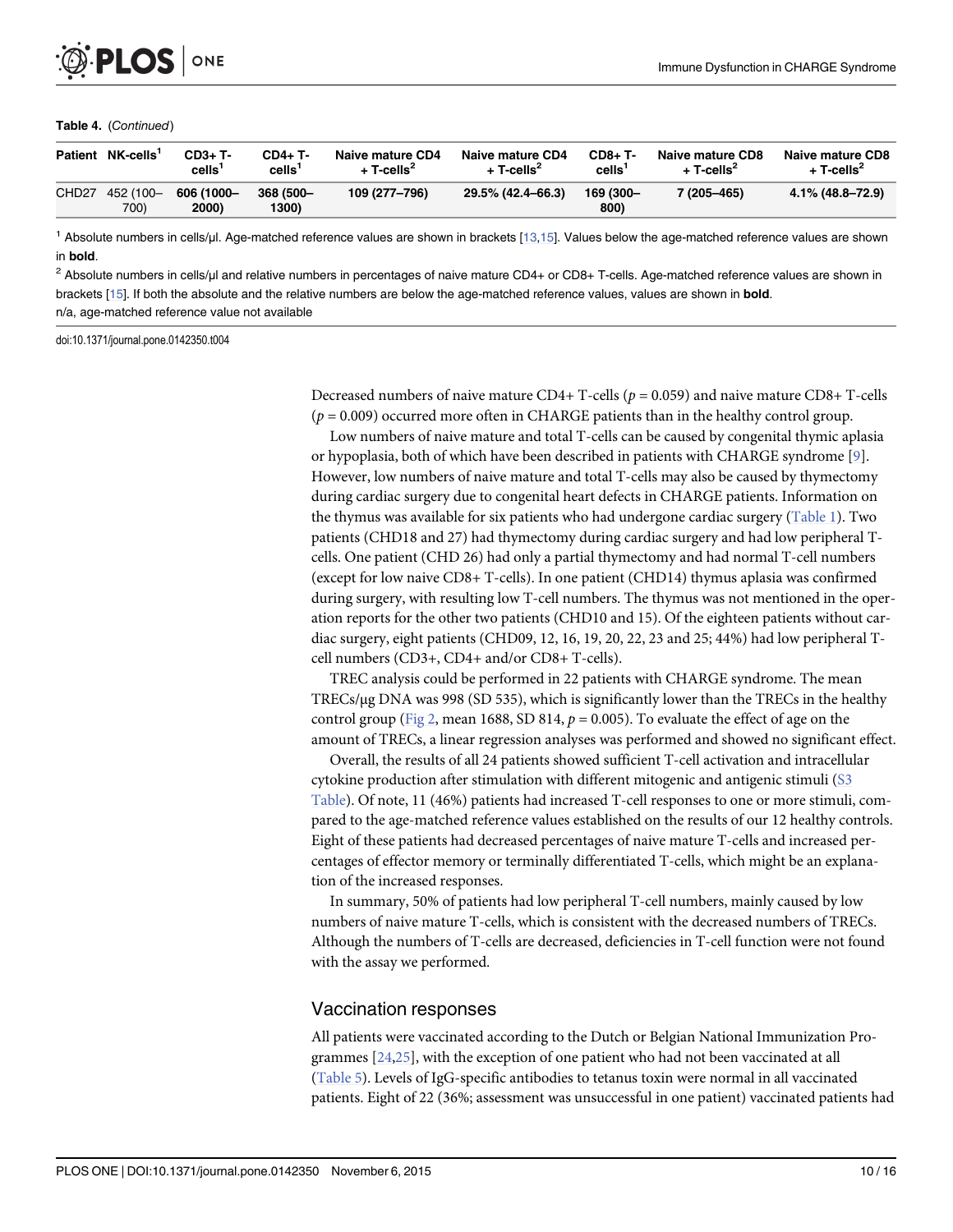<span id="page-10-0"></span>

[Fig 2. T](#page-9-0)-cell receptor excision circle (TREC) analysis. Numbers of TRECs in patients with CHARGE syndrome ( $n = 22$ ) compared to healthy controls ( $n = 12$ ). Error bars indicate means and standard deviations,  $*_{p} = 0.005$ .

doi:10.1371/journal.pone.0142350.g002

insufficient levels of IgG-specific antibodies to diphtheria and 15 of 23 (65%) vaccinated patients had insufficient levels of IgG-specific antibodies to H. influenzae type b. The vaccination response to pneumococcal polysaccharides could only be interpreted in 11 patients, since vaccination to pneumococcal polysaccharides was introduced into the Dutch vaccination programme in 2006. Three of 11 (27%) patients had insufficient antibodies to pneumococcal polysaccharides. Of 23 vaccinated patients, 19 (83%) had insufficient levels of IgG-specific antibodies to one or more of the vaccines we tested, while only four patients had sufficient levels of IgG-specific antibodies to all of the vaccines tested. Overall, reduced responses to one or more vaccinations, given in early childhood, are prevalent in patients with CHARGE syndrome.

#### **Discussion**

This is the first study to systematically and extensively explore the immune system of CHARGE patients. In our cohort of CHARGE patients, all had a history of infections (often frequent), specifically upper airway infections that often led to hospital admissions and the use of prophylactic antibiotics. Anomalies in the upper airway (atresia of choanae, abnormal outer and inner ear anatomy) contribute to patient susceptibility to infections and extend infection duration by impeding drainage or clearance of infectious debris. It is, however important, to know whether immunological abnormalities contribute to the frequency and complicate the severity of infections in order to optimize the management of care in these patients.

No abnormalities were found in routine diagnostics (full blood count), but with detailed immunologic assays, we found T-cell lymphopenia in 50% of patients, mainly caused by low numbers of naive mature T-cells. Our finding is comparable with the results of a retrospective study by Jyonouchi et al.  $[8]$  $[8]$  $[8]$ , who found overall T-cell lymphopenia in four of nine (44%) CHARGE patients.

Notably, we found low T-cell numbers in 44% of patients who had not undergone cardiac surgery and therefore should have an "intact" thymus. Congenital dysmorphology or dysfunction of the thymus might be the underlying cause of T-cell lymphopenia and this is supported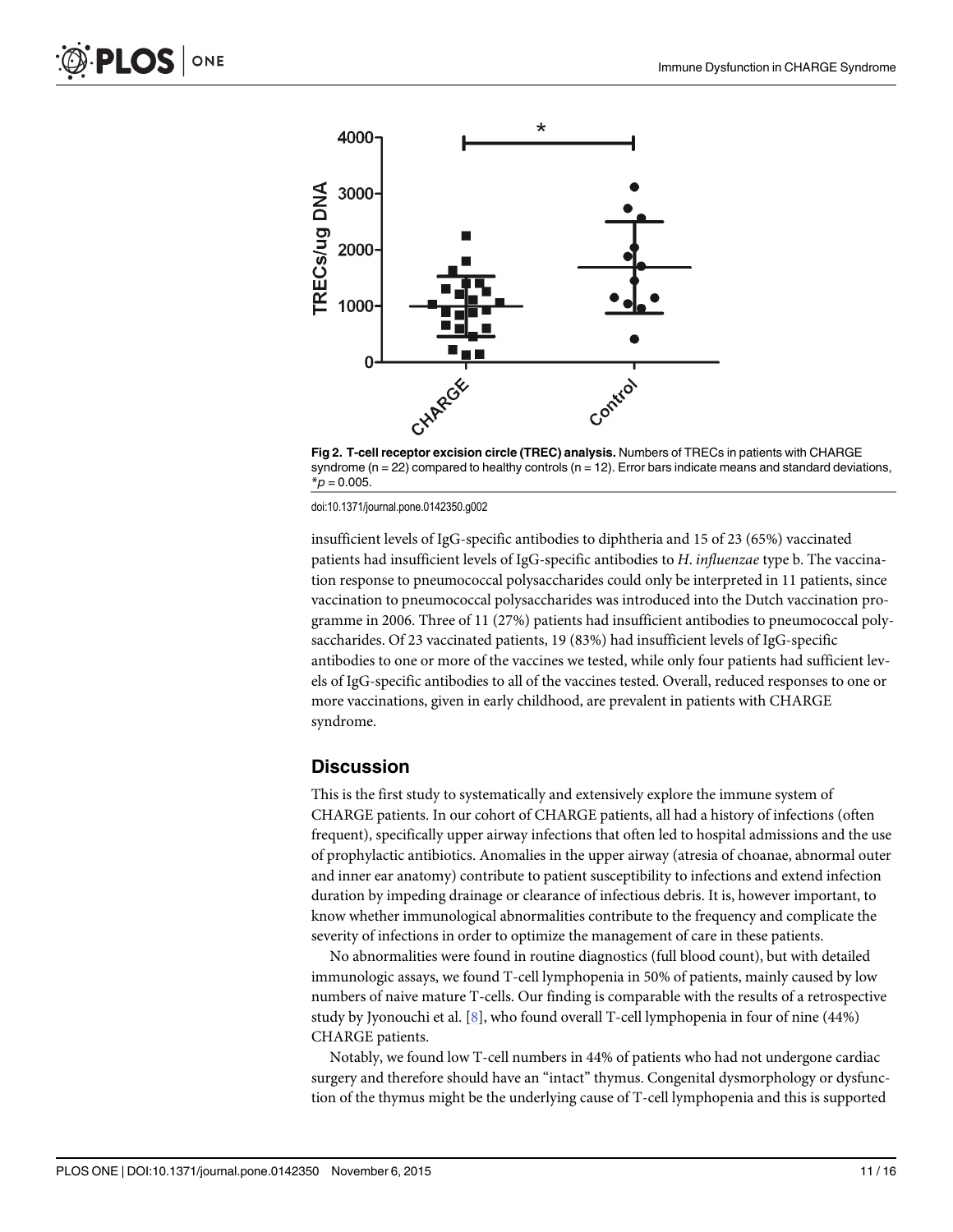| í<br>ا<br>ا    |
|----------------|
| $\overline{1}$ |
|                |
|                |
|                |
|                |
|                |
|                |
|                |
|                |
|                |

<span id="page-11-0"></span>

| Patient <sup>2</sup> | Diphtheria <sup>3</sup>                                                                                                                                                                 | Tetanus <sup>3</sup> | а<br>Нін       |                  |                        |                   |                   |                   |                          | PPS <sup>5</sup> |                |                 |                                                                                                                                                       |                  |                |                  |
|----------------------|-----------------------------------------------------------------------------------------------------------------------------------------------------------------------------------------|----------------------|----------------|------------------|------------------------|-------------------|-------------------|-------------------|--------------------------|------------------|----------------|-----------------|-------------------------------------------------------------------------------------------------------------------------------------------------------|------------------|----------------|------------------|
|                      |                                                                                                                                                                                         |                      |                | <b>PPS1</b>      | PPS3                   | PP <sub>S4</sub>  | PPS5              | <b>PPS6A</b>      | PPS6B                    | <b>PPS7F</b>     | <b>PPS9V</b>   | PPS14           | PPS <sub>18C</sub>                                                                                                                                    | PPS19A           | PPS19F         | PPS23F           |
| CHDOT                | 0.090                                                                                                                                                                                   | 2.06                 | 0.55           | 0.09             | 0.34                   | 0.06              | 0.06              | 0.42              | 0.16                     | 0.13             | 0.06           | 0.14            | 3.2                                                                                                                                                   | $\overline{8}$   | 7.6            | $\overline{1}$ . |
| CHD <sub>02</sub>    | 0.089                                                                                                                                                                                   | 0.147                | 0.35           | 0.33             | 2.5                    | 0.28              | 0.07              | 0.06              | 0.09                     | 0.69             | 0.13           | 0.07            | 0.43                                                                                                                                                  | $\frac{0}{1}$    | $\overline{e}$ | 0.27             |
| CHD <sub>04</sub>    | 0.027                                                                                                                                                                                   | 0.155                | 0.47           | 0.04             | 0.06                   | 0.25              | 0.02              | 0.10              | 0.23                     | 0.03             | 0.56           | 0.54            | 0.59                                                                                                                                                  | 0.51             | 6.8            | $\frac{8}{9}$    |
| CHD05                | 0.070                                                                                                                                                                                   | 0.880                | $\overline{1}$ | $\overline{1}$   | 2.4                    | 0.04              | $\leftarrow$      | 0.09              | 0.16                     | 0.13             | 0.05           | $\overline{1}$  | 0.75                                                                                                                                                  | 1.5              | 3.9            | 0.04             |
| CHD06                | 0.060                                                                                                                                                                                   | 7.00                 | 0.88           | 0.33             | $\overline{1}$         | 0.09              | 0.29              | 0.28              | 3.8                      | 0.37             | 0.09           | $-82$           | 1.8                                                                                                                                                   | 9.3              | 15             | 0.05             |
| CHD08                | 0.100                                                                                                                                                                                   | 7.00                 | 0.94           | 0.06             | 5                      | 0.03              | 0.21              | 0.04              | 0.03                     | 0.12             | 0.03           | 0.86            | 0.03                                                                                                                                                  | $\frac{8}{1}$    | $\frac{15}{2}$ | 0.04             |
| CHD <sub>09</sub>    | 0.066                                                                                                                                                                                   | 0.195                | 0.70           | 0.10             | 0.09                   | 0.46              | 0.12              | >23               | 4.4                      | 0.54             | 0.08           | 0.07            | 0.12                                                                                                                                                  | 0.17             | 0.80           | 3.9              |
| CHD <sub>10</sub>    | 0.403                                                                                                                                                                                   | 1.81                 | 14             | $\frac{0}{1}$    | 0.23                   | $2.\overline{2}$  | 1.5               | $\frac{2}{1}$     | $\overline{\mathcal{E}}$ | $6.\overline{8}$ | 0.83           | H               | 71                                                                                                                                                    | 0.20             | >75            | $^{2.4}$         |
| CHD <sub>11</sub>    | 0.098                                                                                                                                                                                   | 1.35                 | $-9.0$         | 0.46             | 0.49                   | 0.03              | 0.11              | 0.25              | 0.26                     | 0.88             | $\overline{1}$ | 4.5             | 2.2                                                                                                                                                   | 0.15             | 2.5            | $\frac{6}{1}$    |
| CHD <sub>12</sub>    | 1.85                                                                                                                                                                                    | 1.64                 | 0.64           | 0.13             | 4.0                    | >3.0              | 0.070             | 0.11              | 0.26                     | 0.95             | 0.55           | 0.44            | $\frac{2}{1}$                                                                                                                                         | 0.25             | 2.3            | $\overline{C}$   |
| CHD <sub>13</sub>    | 0.790                                                                                                                                                                                   | 9.49                 | 0.27           | 0.08             | 0.13                   | 0.13              | 0.06              | 1.6               | 3.9                      | 0.06             | 0.53           | 9.9             | 1.3                                                                                                                                                   | 5.7              | 522 <          | 1.4              |
| CHD <sub>14</sub>    | 1.47                                                                                                                                                                                    | 4.35                 | 0.27           | ٥<br>0.06        | $\frac{8}{1}$          | 0.28              | 0.020             | 2.6               | 5.7                      | >16              | $\overline{1}$ | 0.69            | 0.19                                                                                                                                                  | 1.6              | 29             | $\overline{5}$   |
| CHD <sub>15</sub>    | 0.520                                                                                                                                                                                   | 2.08                 | 0.61           | 0.88             | $\overline{1}$         | 1.4               | 1.5               | 3.5               | $\overline{1}$           | 0.26             | 0.18           | 0.24            | 0.37                                                                                                                                                  | 1.2              | $\overline{+}$ | H                |
| CHD <sub>16</sub>    | 0.042                                                                                                                                                                                   | 0.101                | 2.6<           | >8.1             | 0.31                   | 1.6               | $\overline{2}$    | $\overline{0.11}$ | 0.12                     | $\frac{0}{1}$    | 0.27           | $\overline{9}$  | 0.19                                                                                                                                                  | 0.05             | $\frac{0}{1}$  | 0.04             |
| CHD <sub>17</sub>    | $\Rightarrow$                                                                                                                                                                           | $\Rightarrow$        | 0.32           | 32               | 0.16                   | 0.11              | $\frac{3}{1}$     | 0.04              | 0.21                     | 0.6              | $\frac{1}{2}$  | 0.93            | 0.21                                                                                                                                                  | 0.05             | 0.51           | $\overline{5}$   |
| CHD <sub>18</sub>    | 7.05                                                                                                                                                                                    | 10.8                 | $-9.0$         | 0.7              | n/a                    | 0.24              | 0.53              | n/a               | 0.58                     | $\leftarrow$     | 0.14           | $\overline{21}$ | 0.27                                                                                                                                                  | n/a              | 1.3            | 0.54             |
| CHD <sub>19</sub>    | 420                                                                                                                                                                                     | 1.24                 | 3.6            | 0.32             |                        | 0.15              | 4.6               | 0.06              | 0.03                     | 0.31             | 0.06           | 0.18            | 71                                                                                                                                                    | 0.96             | 5.2            | 0.04             |
| CHD <sub>20</sub>    | 0.020                                                                                                                                                                                   | 0.827                | 0.30           | 0.06             | 0.19                   | $\overline{0.11}$ | 0.02              | 0.04              | 0.06                     | 0.03             | 0.35           | 0.08            | 0.03                                                                                                                                                  | 5.2              | $\frac{4}{3}$  | 0.04             |
| CH <sub>D21</sub>    | 0.190                                                                                                                                                                                   | 0.405                | 0.33           | 0.33             | 0.15                   | 0.17              | $\overline{1}$ .0 | 0.18              | 0.52                     | 0.23             | 4.1            | $\frac{8}{1}$   | 0.16                                                                                                                                                  | 0.66             | 4.7            | 3.0              |
| CHD <sub>22</sub>    | 0.506                                                                                                                                                                                   | 0.438                | 4.5            | $\overline{1}$ . | 0.070                  | 0.51              | 0.87              | 0.050             | 0.80                     | $\frac{3}{1}$    | 2.2            | 0.16            | 3.8                                                                                                                                                   | $2.\overline{3}$ | $\overline{C}$ | 0.42             |
| CHD <sub>23</sub>    | 1.43                                                                                                                                                                                    | 1.74                 | 0.70           | 0.09             | 0.91                   | 0.25              | 0.030             | $\frac{2}{1}$     | 6.7                      | 1.4              | 0.41           | 0.62            | 5.4                                                                                                                                                   | 2.7              | 59             | 0.27             |
| CHD <sub>25</sub>    | 0.160                                                                                                                                                                                   | 0.168                | 0.72           | 0.05             | 0.09                   | 0.09              | 0.01              | 0.84              | 2.0                      | 0.03             | 0.23           | 0.58            | 0.05                                                                                                                                                  | 0.08             | $\frac{0}{1}$  | 0.64             |
| CHD <sub>26</sub>    | 0.311                                                                                                                                                                                   | 6.20                 | 0.49           | $\overline{1}$   | $\overline{21}$        | 0.080             | 0.060             | 0.040             | 0.040                    | 0.060            | 0.41           | 4.7             | 1.6                                                                                                                                                   | 0.70             | 7.7            | 0.040            |
| CHD27                | 0.733                                                                                                                                                                                   | 5.82                 | 7.8            | 0.20             | 72                     | 0.50              | 0.28              | 0.23              | 0.42                     | 0.30             | 0.15           | 0.99            | 4.5                                                                                                                                                   | 0.81             | $\frac{1}{2}$  | $\frac{0}{1}$    |
|                      | 1 All patients were vaccinated according to the Dutch                                                                                                                                   |                      |                |                  |                        |                   |                   |                   |                          |                  |                |                 | or Belgian National Immunization Programmes $[\underline{24}, \underline{25}]$ , with the exception of patient CHD02 who had not been vaccinated. All |                  |                |                  |
|                      | vaccine titers were obtained without booster or recheck.                                                                                                                                |                      |                |                  |                        |                   |                   |                   |                          |                  |                |                 |                                                                                                                                                       |                  |                |                  |
|                      | <sup>2</sup> Patients who were not vaccinated for pneumococcal polysaccharides are shown in italic.                                                                                     |                      |                |                  |                        |                   |                   |                   |                          |                  |                |                 |                                                                                                                                                       |                  |                |                  |
|                      | <sup>3</sup> Concentration of antibodies to diphtheria or tetanus                                                                                                                       |                      |                |                  |                        |                   |                   |                   |                          |                  |                |                 | in IU/ml. A concentration ≥0.10 IU/ml is considered protective. Insufficient responses (<0.10 IU/ml) are shown in bold                                |                  |                |                  |
|                      | 4 Concentration of antibodies to Haemophilus influenzae type b in mg/l. A concentration >1.0 mg/l is considered protective. Insufficient responses (<1.0 mg/l) are shown in bold        |                      |                |                  |                        |                   |                   |                   |                          |                  |                |                 |                                                                                                                                                       |                  |                |                  |
|                      | <sup>5</sup> Concentration of antibodies to pneumococcal polysaccharides in µg/ml. An adequate response to pneumococcal polysaccharides was defined as an absolute level >0.35 µg/ml in |                      |                |                  |                        |                   |                   |                   |                          |                  |                |                 |                                                                                                                                                       |                  |                |                  |
|                      | >50% of serotypes. Insufficient responses (<0.35 µg/                                                                                                                                    |                      |                |                  | ml) are shown in bold. |                   |                   |                   |                          |                  |                |                 |                                                                                                                                                       |                  |                |                  |

doi:10.1371/journal.pone.0142350.t005 doi:10.1371/journal.pone.0142350.t005

Hib, Haemophilus influenzae type b; PPS, pneumococcal polysaccharides serotype; U, unknown

Hib, Haemophilus influenzae type b; PPS, pneumococcal polysaccharides serotype; U, unknown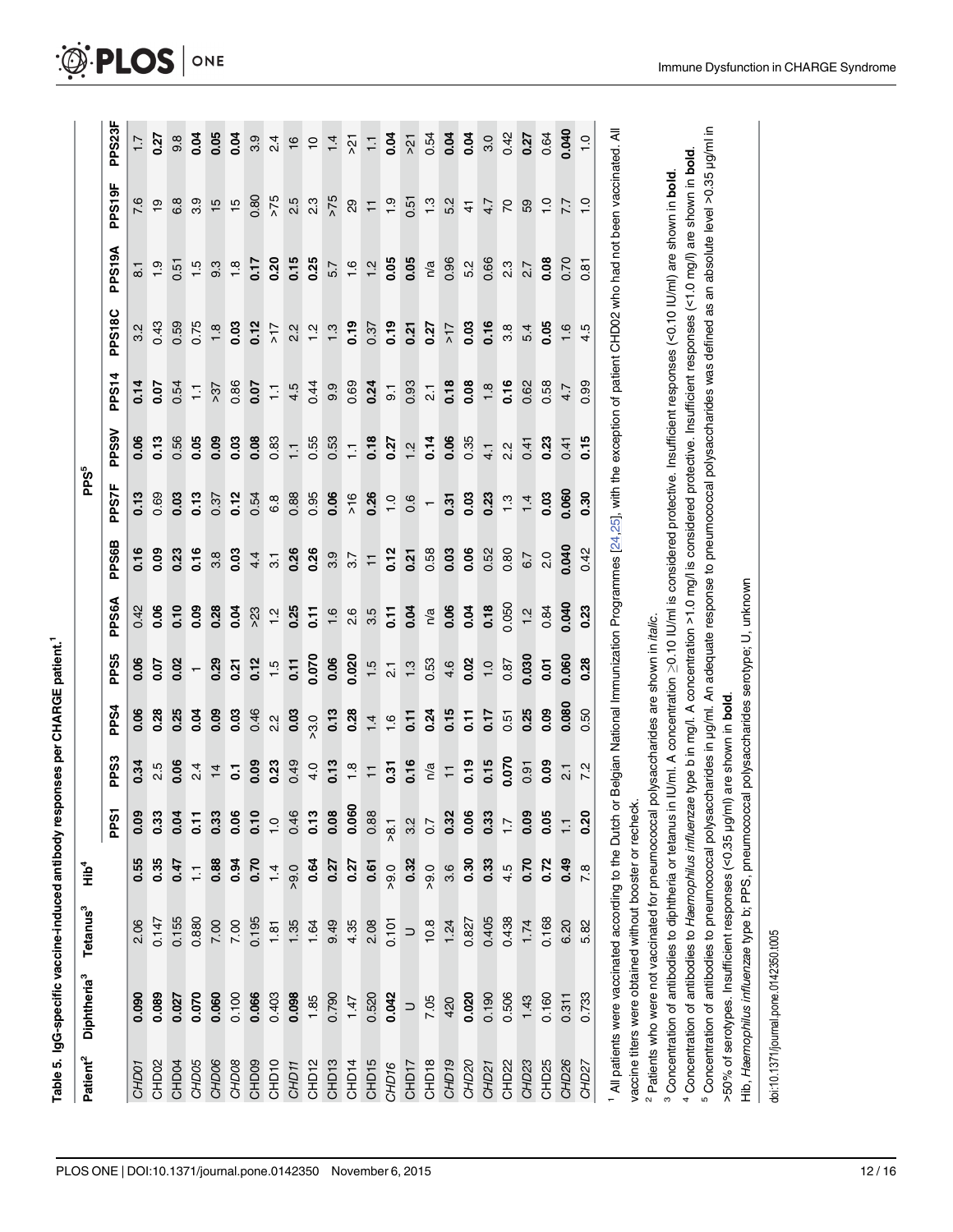<span id="page-12-0"></span>by our finding of diminished TREC numbers in the patients. Little is known about thymic abnormalities in CHARGE patients from the literature. Thymic anomalies have been reported in foetuses with confirmed CHD7 mutations [\[26\]](#page-15-0) and were reported in 16 of 36 (44%) patients with a proven mutation in CHD7 [[9\]](#page-14-0). Unfortunately, there is no specific information on the thymus for 18 of 24 patients in our CHARGE cohort.

Evidence for the role of CHD7 and TBX1, the causative gene of 22q11.2 deletion syndrome, has been shown in the embryonic development of the thymus in animal models. Both genes are expressed in the pharyngeal arches which contain precursors of thymic stromal cells [\[27,28\]](#page-15-0). Bi-directional molecular interaction between thymic epthelial cells and T-cell progenitor cells is critical for the complete morphological and functional maturation of both cell compartments [\[27\]](#page-15-0). Thus, abnormal thymic development presumably not only affects the level of T-cell output, but could also affect the function of T-cells. For example, the T-cell receptor repertoire [[29\]](#page-15-0) and the development of natural regulatory T-cells [\[30\]](#page-15-0) have been shown to be affected in patients with 22q11.2 deletion syndrome. Although we found normal T-cell responses with our T-cell function assay, we cannot exclude subtle dysfunctions in more complex T-cell function, such as the delicate interaction between T-cells and B-cells.

Peripheral B-cell and NK-cell numbers were normal in almost all patients, comparable to former reports [[9](#page-14-0)]. However, hypogammaglobulinaemia was found in 61% of CHARGE patients in former case reports [\[9](#page-14-0)], while in our study the immunoglobulin levels were normal in all patients. Publication bias needs to be taken in consideration for the higher percentages found in case reports. Actually, our results were more comparable with those from 22q11.2 deletion syndrome, where hypogammaglobulinaemia was found in only 6% of a large cohort of 855 patients [[31](#page-15-0)]. Although peripheral B-cell differentiation was normal, a third of the CHARGE patients had class-switched memory B-cell retaining IgM expression. We had not anticipated on this finding in our methods by including isotype controls, which limits the interpretation of these data. Nonetheless, these cells may indicate impaired class-switch recombination and memory B-cell formation in CHARGE patients. To our knowledge, these phenotypically abnormal class-switched memory B-cells have not been reported before, but lower numbers of class-switched memory B-cells have been found in adults with 22q11.2 deletion syndrome [[32](#page-15-0)]. We can speculate that the formation of fully functional class-switched memory B-cells in CHARGE patients is impeded due to insufficient T-cell help during the class-switch recombination process, leading to diminished production of specific antibodies. However, our data is insufficient to fully support this tentative hypothesis which links our findings in the peripheral T-cell populations with the humoral abnormalities. More research is needed on memory B-cell formation and function in CHARGE patients.

Specific antibodies to one or more vaccines given in childhood were insufficient in 83% of patients, specifically to diphtheria and H. influenzae type b vaccines. In the literature, vaccination responses in CHARGE syndrome are only described in case reports and in one retrospective study. Reduced responses to diphtheria ( $n = 3$ ), tetanus ( $n = 4$ ), H. *influenzae* type b  $(n = 2)$ , and pneumococcal polysaccharides  $(n = 1)$  have been reported [\[8](#page-14-0)[,33,34\]](#page-15-0). Although protective levels of specific antibodies decrease over time, this waning seems to occur at an earlier age in patients with CHARGE syndrome (median age 14.7 years) compared with the gen-eral population (30–40 years of age) [[35,36\]](#page-15-0).

We studied the largest cohort of well-defined CHARGE patients with confirmed CHD7 mutations so far but, of course, statistical analysis on only 24 patients limits the interpretation of our results. What we can state is that immunological abnormalities are often seen in patients with CHARGE syndrome. We hypothesize that abnormal thymic development leads to diminished numbers of T-cells that may also be impaired in more subtle functions as activating Bcells to differentiate into fully functional class-switched memory B-cells. Incomplete class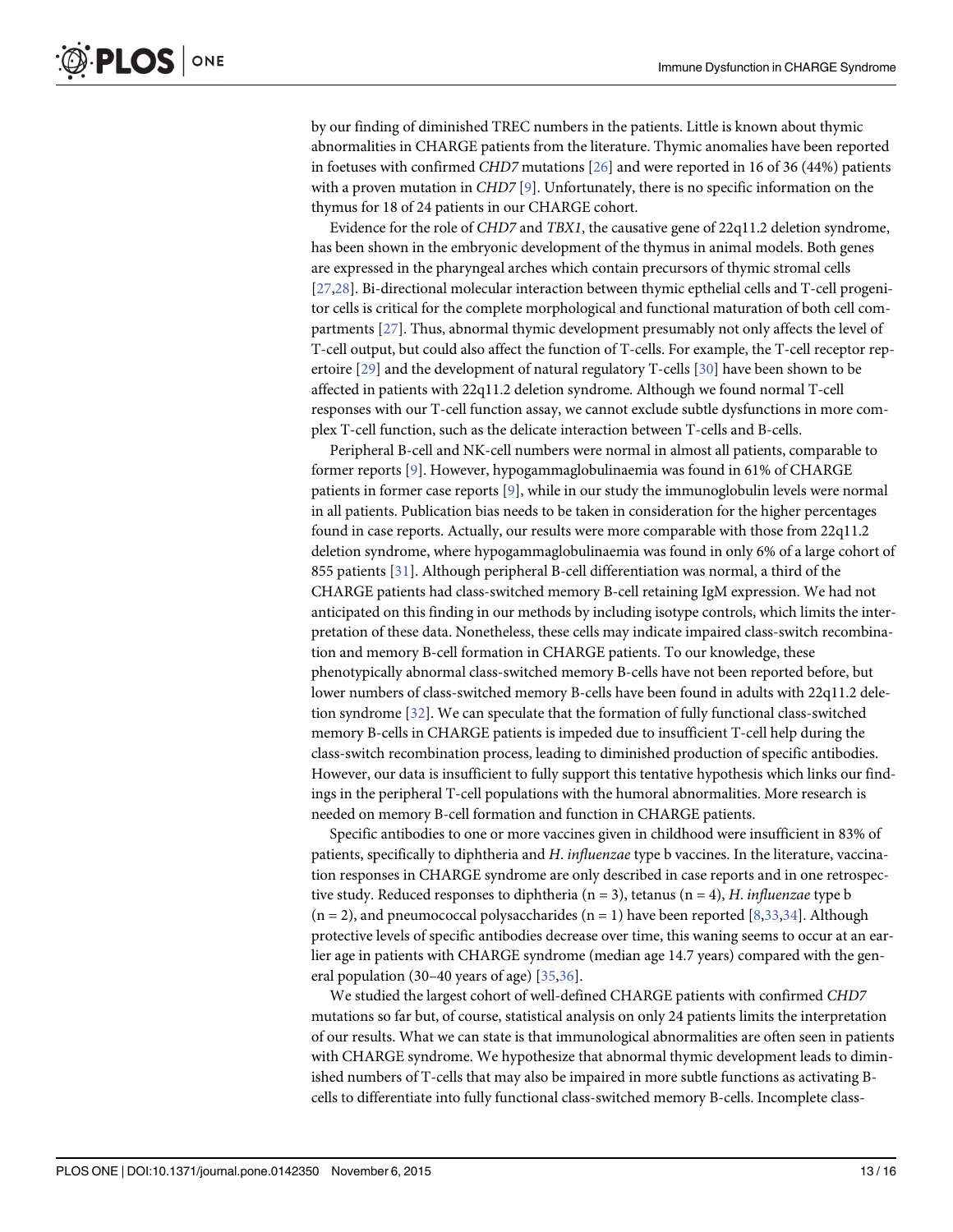<span id="page-13-0"></span>switched memory B-cell formation can be an explanation for the insufficient responses to vaccines in our CHARGE patients due to poor humoral memory.

The high prevalence of immunological abnormalities combined with the frequent occurrence of infections demonstrates the need for more research in a larger cohort to extend the analysis of correlations between clinical data and immunological laboratory results, and to confirm some of our immunological findings. With such data, evidence-based guidelines can be developed for the timely diagnosis of immune dysfunctions based on clinical symptoms, which will help protect these children from excess morbidity and mortality due to infections. Nonetheless, based on the results of this study, we would recommend performing specialised immunologic assays (B- and T-cell numbers and vaccination responses) in patients with persistent infections who need prophylactic antibiotics, since the immune abnormalities we found will not be apparent with routine diagnostics. Considering the high prevalence of reduced antibody responses, it may be worthwhile to give these patients booster vaccinations and recheck the antibody responses. Firstly because H. *influenza* and pneumococcal infections are highly prevalent in otitis media [[37](#page-15-0)], and secondly to determine if CHARGE patients have a primary lack of response to some vaccines or if they have poor humoral memory.

# Supporting Information

[S1 Appendix.](http://www.plosone.org/article/fetchSingleRepresentation.action?uri=info:doi/10.1371/journal.pone.0142350.s001) Monoclonal antibodies and gating strategy for the B- and T-cell subpopulations.

(DOC)

[S2 Appendix.](http://www.plosone.org/article/fetchSingleRepresentation.action?uri=info:doi/10.1371/journal.pone.0142350.s002) Stimulation, fluorescent barcoding, and monoclonal antibodies in the T-cell function assay.

(DOCX)

[S1 Dataset.](http://www.plosone.org/article/fetchSingleRepresentation.action?uri=info:doi/10.1371/journal.pone.0142350.s003) Data of the T-cell receptor excision circle analysis. (XLSX)

[S1 Table](http://www.plosone.org/article/fetchSingleRepresentation.action?uri=info:doi/10.1371/journal.pone.0142350.s004). Peripheral B-cell subpopulations per CHARGE patient. (DOC)

[S2 Table](http://www.plosone.org/article/fetchSingleRepresentation.action?uri=info:doi/10.1371/journal.pone.0142350.s005). Peripheral T-cells subpopulations per CHARGE patient. (DOC)

[S3 Table](http://www.plosone.org/article/fetchSingleRepresentation.action?uri=info:doi/10.1371/journal.pone.0142350.s006). T-cell function assay per CHARGE patient. (XLS)

# Acknowledgments

Foremost, we would like to thank the patients, their siblings, and their parents for their cooperation in the study. We thank Eelco Dulfer for recruiting eligible participants; Jetske T. Anema, Janneke Heimweg, Bessel J. Schaap, and Ingrid Pico-Knijnenburg for analyzing the samples and Kate Mc Intyre for editing the manuscript.

#### Author Contributions

Conceived and designed the experiments: MTYW AJAL CMAR-A EHS. Performed the experiments: MTYW AJAL MB LAH EHS. Analyzed the data: MTYW AJAL MB SB-G EHS. Contributed reagents/materials/analysis tools: MTYW AJAL MB LAH EHS. Wrote the paper: MTYW AJAL MB SB-G CMAR-A EHS.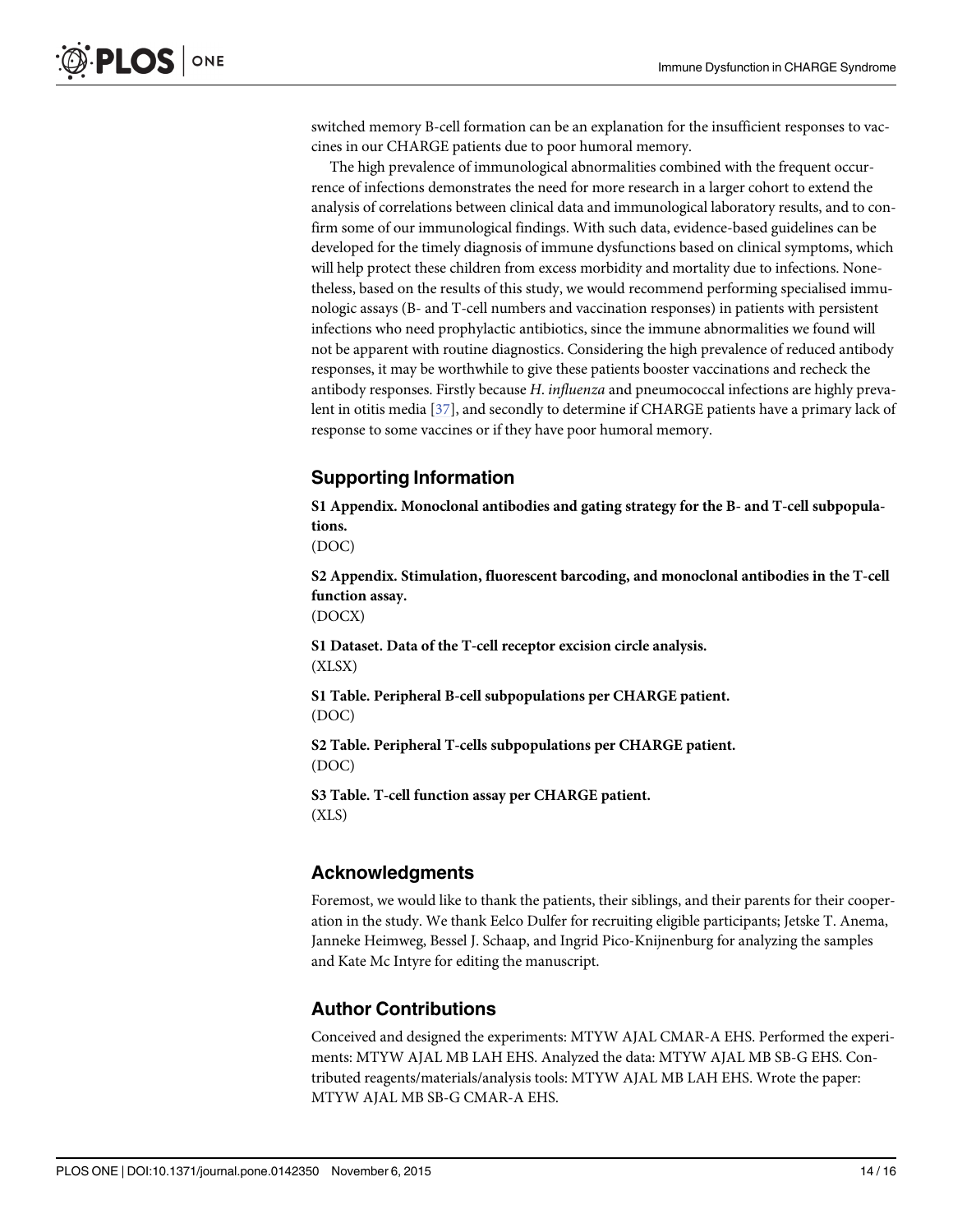#### <span id="page-14-0"></span>References

- [1.](#page-1-0) Janssen N, Bergman JE, Swertz MA, Tranebjaerg L, Lodahl M, Schoots J, et al. Mutation update on the CHD7 gene involved in CHARGE syndrome. Hum Mutat. 2012; 33: 1149–1160. doi: [10.1002/humu.](http://dx.doi.org/10.1002/humu.22086) [22086](http://dx.doi.org/10.1002/humu.22086) PMID: [22461308](http://www.ncbi.nlm.nih.gov/pubmed/22461308)
- [2.](#page-1-0) Blake KD, Davenport SL, Hall BD, Hefner MA, Pagon RA, Williams MS, et al. CHARGE association: an update and review for the primary pediatrician. Clin Pediatr (Phila). 1998; 37: 159–173.
- [3.](#page-1-0) Verloes A. Updated diagnostic criteria for CHARGE syndrome: a proposal. Am J Med Genet A. 2005; 133: 306–308.
- [4.](#page-1-0) Bergman JE, Janssen N, van der Sloot AM, de Walle HE, Schoots J, Rendtorff ND, et al. A novel classification system to predict the pathogenic effects of CHD7 missense variants in CHARGE syndrome. Hum Mutat. 2012; 33: 1251–1260. doi: [10.1002/humu.22106](http://dx.doi.org/10.1002/humu.22106) PMID: [22539353](http://www.ncbi.nlm.nih.gov/pubmed/22539353)
- [5.](#page-1-0) Pagon RA, Graham JM Jr., Zonana J, Yong SL. Coloboma, congenital heart disease, and choanal atresia with multiple anomalies: CHARGE association. J Pediatr. 1981; 99: 223–227. PMID: [6166737](http://www.ncbi.nlm.nih.gov/pubmed/6166737)
- [6.](#page-1-0) Jongmans MC, Admiraal RJ, van der Donk KP, Vissers LE, Baas AF, Kapusta L, et al. CHARGE syndrome: the phenotypic spectrum of mutations in the CHD7 gene. J Med Genet. 2006; 43: 306–314. PMID: [16155193](http://www.ncbi.nlm.nih.gov/pubmed/16155193)
- [7.](#page-1-0) Bergman JE, Janssen N, Hoefsloot LH, Jongmans MC, Hofstra RM, van Ravenswaaij-Arts CM. CHD7 mutations and CHARGE syndrome: the clinical implications of an expanding phenotype. J Med Genet. 2011; 48: 334–342. doi: [10.1136/jmg.2010.087106](http://dx.doi.org/10.1136/jmg.2010.087106) PMID: [21378379](http://www.ncbi.nlm.nih.gov/pubmed/21378379)
- [8.](#page-1-0) Jyonouchi S, McDonald-Mcginn DM, Bale S, Zackai EH, Sullivan KE. CHARGE (coloboma, heart defect, atresia choanae, retarded growth and development, genital hypoplasia, ear anomalies/deafness) syndrome and chromosome 22q11.2 deletion syndrome: a comparison of immunologic and nonimmunologic phenotypic features. Pediatrics. 2009; 123: e871–e877. doi: [10.1542/peds.2008-3400](http://dx.doi.org/10.1542/peds.2008-3400) PMID: [19403480](http://www.ncbi.nlm.nih.gov/pubmed/19403480)
- [9.](#page-1-0) Wong MT, Scholvinck EH, Lambeck AJ, van Ravenswaaij-Arts CM. CHARGE syndrome: a review of the immunological aspects. Eur J Hum Genet. 2015.
- [10.](#page-1-0) de Vries E, Clinical Working Party of the European Society for Immunodeficiencies (ESID). Patient-centred screening for primary immunodeficiency: a multi-stage diagnostic protocol designed for non-immunologists. Clin Exp Immunol. 2006; 145: 204–214. PMID: [16879238](http://www.ncbi.nlm.nih.gov/pubmed/16879238)
- [11.](#page-1-0) de Vries E, European Society for Immunodeficiencies (ESID) members. Patient-centred screening for primary immunodeficiency, a multi-stage diagnostic protocol designed for non-immunologists: 2011 update. Clin Exp Immunol. 2012; 167: 108–119. doi: [10.1111/j.1365-2249.2011.04461.x](http://dx.doi.org/10.1111/j.1365-2249.2011.04461.x) PMID: [22132890](http://www.ncbi.nlm.nih.gov/pubmed/22132890)
- [12.](#page-2-0) Jolliff CR, Cost KM, Stivrins PC, Grossman PP, Nolte CR, Franco SM, et al. Reference intervals for serum IgG, IgA, IgM, C3, and C4 as determined by rate nephelometry. Clin Chem. 1982; 28: 126–128. PMID: [7055895](http://www.ncbi.nlm.nih.gov/pubmed/7055895)
- [13.](#page-6-0) Comans-Bitter WM, de Groot R, van den Beemd R, Neijens HJ, Hop WC, Groeneveld K, et al. Immunophenotyping of blood lymphocytes in childhood. Reference values for lymphocyte subpopulations. J Pediatr. 1997; 130: 388–393. PMID: [9063413](http://www.ncbi.nlm.nih.gov/pubmed/9063413)
- [14.](#page-2-0) Driessen GJ, van Zelm MC, van Hagen PM, Hartwig NG, Trip M, Warris A, et al. B-cell replication history and somatic hypermutation status identify distinct pathophysiologic backgrounds in common variable immunodeficiency. Blood. 2011; 118: 6814–6823. doi: [10.1182/blood-2011-06-361881](http://dx.doi.org/10.1182/blood-2011-06-361881) PMID: [22042693](http://www.ncbi.nlm.nih.gov/pubmed/22042693)
- [15.](#page-2-0) Saule P, Trauet J, Dutriez V, Lekeux V, Dessaint JP, Labalette M. Accumulation of memory T cells from childhood to old age: central and effector memory cells in CD4(+) versus effector memory and terminally differentiated memory cells in CD8(+) compartment. Mech Ageing Dev. 2006; 127: 274–281. PMID: [16352331](http://www.ncbi.nlm.nih.gov/pubmed/16352331)
- [16.](#page-2-0) Stam J, Abdulahad W, Huitema MG, Roozendaal C, Limburg PC, van Stuijvenberg M, et al. Fluorescent cell barcoding as a tool to assess the age-related development of intracellular cytokine production in small amounts of blood from infants. PLoS One. 2011; 6: e25690. doi: [10.1371/journal.pone.](http://dx.doi.org/10.1371/journal.pone.0025690) [0025690](http://dx.doi.org/10.1371/journal.pone.0025690) PMID: [22043291](http://www.ncbi.nlm.nih.gov/pubmed/22043291)
- [17.](#page-2-0) van Gageldonk PG, van Schaijk FG, van der Klis FR, Berbers GA. Development and validation of a multiplex immunoassay for the simultaneous determination of serum antibodies to Bordetella pertussis, diphtheria and tetanus. J Immunol Methods. 2008; 335: 79–89. doi: [10.1016/j.jim.2008.02.018](http://dx.doi.org/10.1016/j.jim.2008.02.018) PMID: [18407287](http://www.ncbi.nlm.nih.gov/pubmed/18407287)
- [18.](#page-2-0) van Gageldonk PG, von Hunolstein C, van der Klis FR, Berbers GA. Improved specificity of a multiplex immunoassay for quantitation of anti-diphtheria toxin antibodies with the use of diphtheria toxoid. Clin Vaccine Immunol. 2011; 18: 1183–1186. doi: [10.1128/CVI.05081-11](http://dx.doi.org/10.1128/CVI.05081-11) PMID: [21613460](http://www.ncbi.nlm.nih.gov/pubmed/21613460)